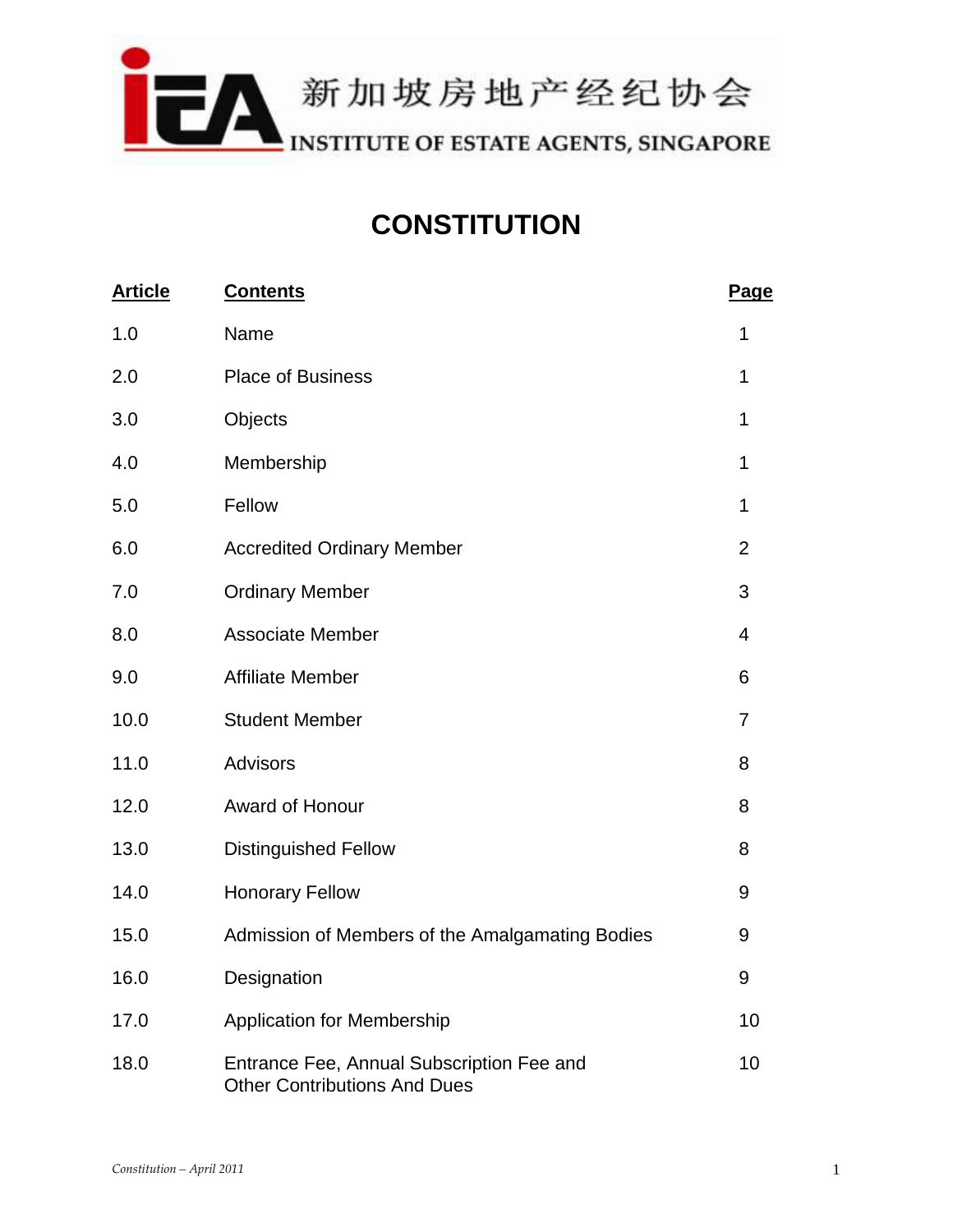| 19.0 | <b>Entrance Fee</b>                                                                                                             | 10 |
|------|---------------------------------------------------------------------------------------------------------------------------------|----|
| 20.0 | <b>Annual Subscription Fee</b>                                                                                                  | 11 |
| 21.0 | <b>Other Contributions and Dues</b>                                                                                             | 13 |
| 22.0 | <b>Cessation of Membership</b>                                                                                                  | 13 |
| 23.0 | <b>Supreme Authority and General Meetings</b>                                                                                   | 13 |
| 24.0 | Nomination and Election of Members of The Council,<br>Members of The Mediation Board and Members of<br>The Disciplinary Board   | 15 |
| 25.0 | <b>Council Meetings and Committees</b>                                                                                          | 19 |
| 25.0 | Duties of Members of the Council, Members of the<br>Mediation Board, Members of the Disciplinary Board<br>and Secretariat Staff | 21 |
| 27.0 | Duties of Members of the Council                                                                                                | 21 |
| 28.0 | <b>Dispute Resolution Centre</b>                                                                                                | 23 |
| 29.0 | <b>Mediation Board</b>                                                                                                          | 23 |
| 30.0 | <b>Disciplinary Board</b>                                                                                                       | 24 |
| 31.0 | <b>Appeals Board</b>                                                                                                            | 28 |
| 32.0 | <b>Secretariat Staff</b>                                                                                                        | 30 |
| 33.0 | <b>Finance and Auditor</b>                                                                                                      | 31 |
| 34.0 | <b>Code of Conduct and Ethics</b>                                                                                               | 32 |
| 35.0 | <b>Trustees</b>                                                                                                                 | 32 |
| 36.0 | <b>Visitors and Guests</b>                                                                                                      | 33 |
| 37.0 | Prohibition                                                                                                                     | 33 |
| 38.0 | <b>Amendment To Constitution</b>                                                                                                | 34 |
| 39.0 | Interpretation                                                                                                                  | 34 |
| 40.0 | <b>Disputes</b>                                                                                                                 | 34 |
| 41.0 | Dissolution of The Institute                                                                                                    | 34 |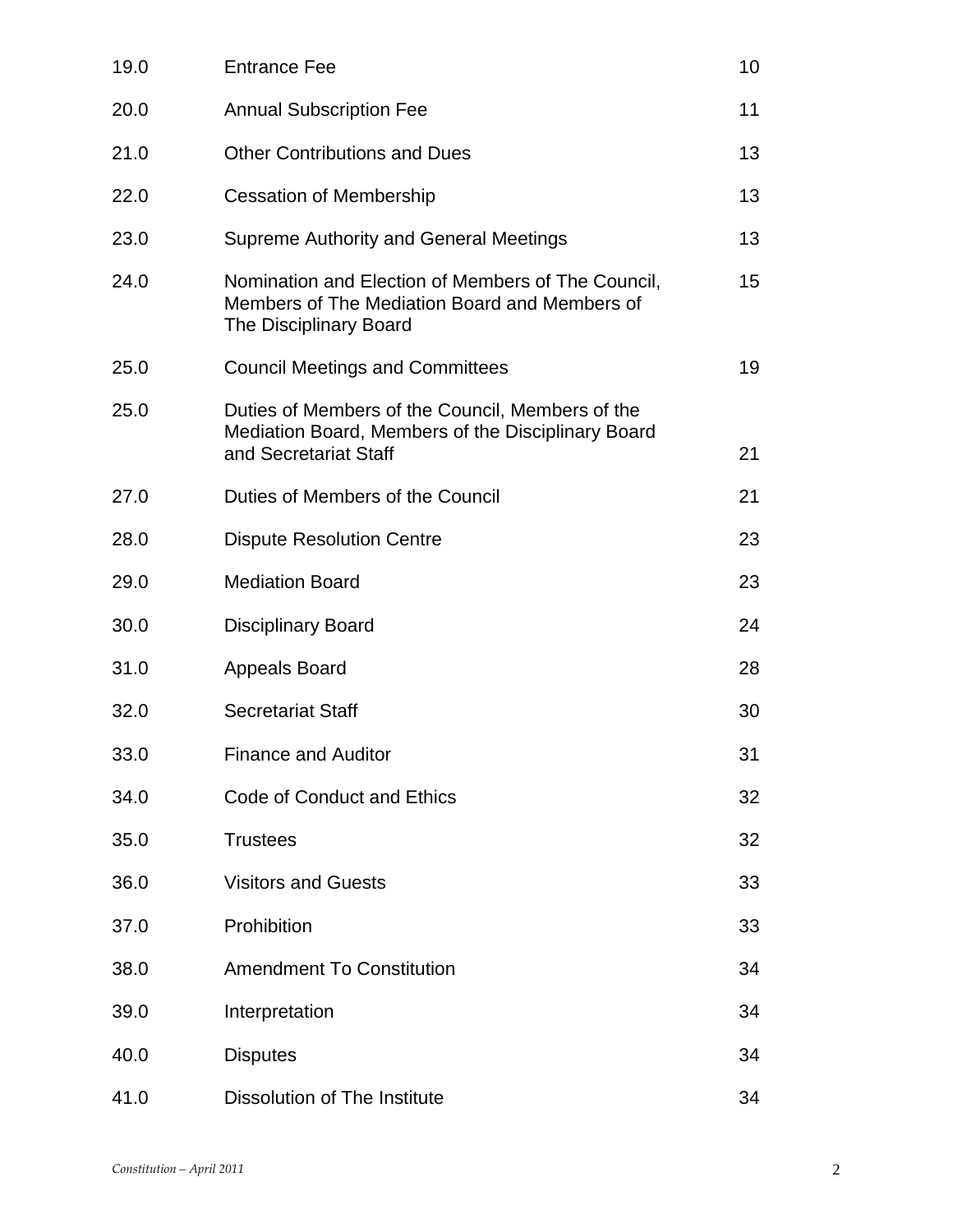# **CONSTITUTION OF THE INSTITUTE OF ESTATE AGENTS**

# 1.0 **NAME**

1.1 This Society shall be known as the "Institute of Estate Agents, Singapore" herein referred to as ''the Institute".

# 2.0 **PLACE OF BUSINESS**

2.1 The Institute's place of business shall be at 480 Lorong 6 Toa Payoh, #07-02, HDB Hub East Wing, Singapore 310480 or such other address as may subsequently be decided by the Council and approved by the Registrar of Societies. The Institute shall carry out its activities only in places and premises which have the prior written approval from the relevant authorities, where necessary.

## 3.0 **OBJECTS**

- 3.1 The objects of the Institute are inter alia:-
	- (a) to promote and advance the status and interest of Members including but not limited to accreditation, business, conduct, conference, discipline, education, examination, ethics, fairness, grant, research, exchange, standard of Members
- and (b) to maintain and protect the interest of the public in the engagement of Members including but not limited to conduct, ethics, fairness, standard, professionalism, education, discipline of Members.

## 4.0 **MEMBERSHIP**

- 4.1 The categories of membership of the Institute shall consist of:-
	- (a) Fellow
	- (b) Accredited Ordinary Member
	- (c) Ordinary Member
	- (d) Associate Member
	- (e) Affiliate Member
	- (f) Student Member
- 4.2 Membership of the Institute shall not be restricted by reason of citizenship, nationality, race, sex, religion or creed.

# 5.0 **FELLOW**

- 5.1 The Council may admit into membership and elect as Fellow:-
	- (a) the fifteen (15) founding members who are signatories to the Constitution and Bye-Laws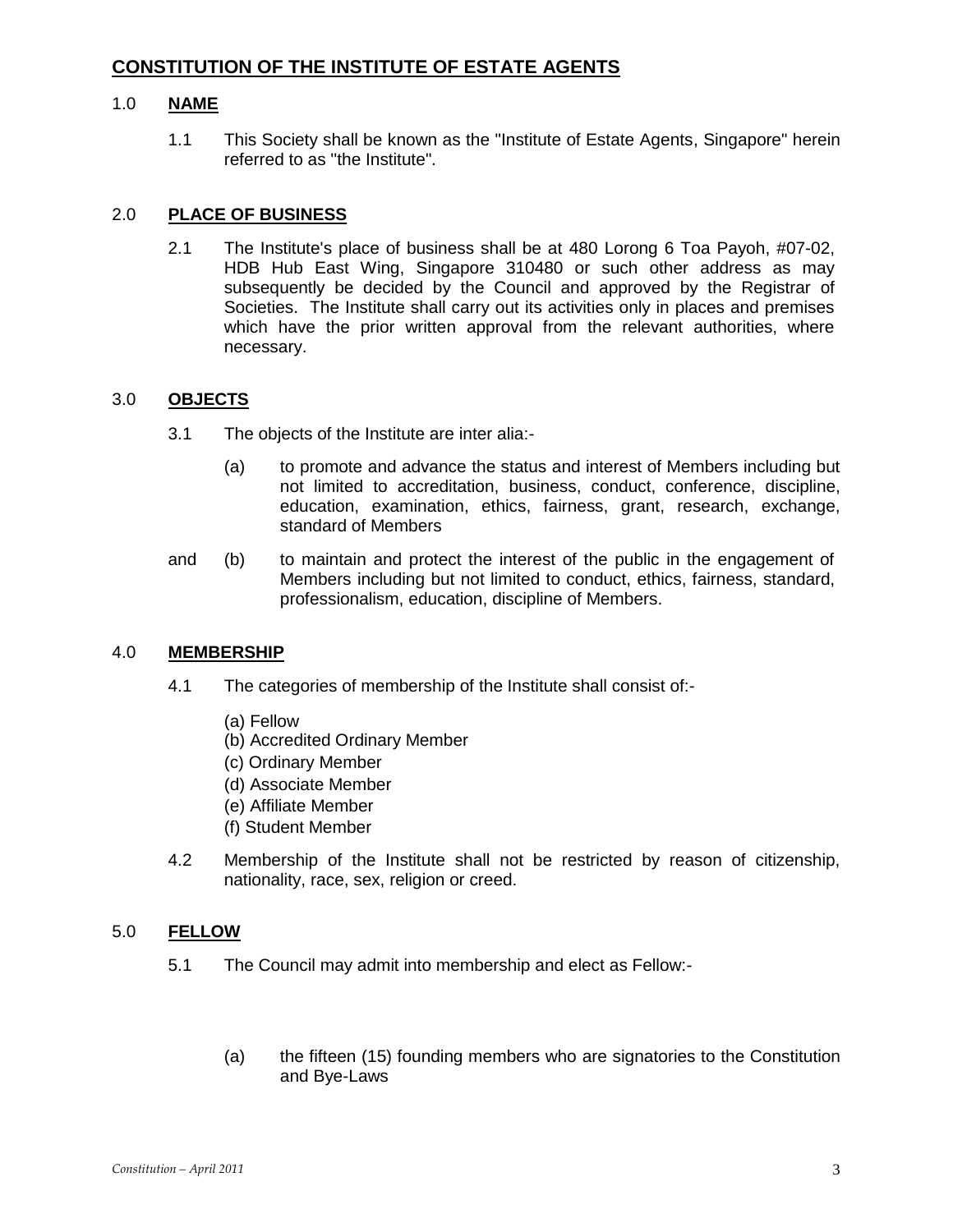- and (b) Members of the Councils of the Amalgamating Bodies as at 12:00 noon the 9th day of March 1998 as decided by the respective Council.
- 5.2 The Council may also admit into membership and elect as Fellow any person who as at the 1st day of January of the year of application:-
	- (a) is thirty-five (35) years of age or more
- and (b) has at least eight (8) continuous years local professional experience either as a principal or in a senior position of responsibility in licensed real estate agencies or in a position of equivalent standing
- and (c) has been a Voting Member of the Institute ( or any of the Amalgamating Bodies) for a minimum period of three (3) years
- and (d) (i) EITHER has held office in the Council (or any of the Amalgamating Bodies) for a minimum of four (4) years with at least eighty per centum (80%) attendance and to the satisfaction of the Council
	- or (ii) in the view of the Council be of eminence in the profession.
- 5.3 The Amalgamating Bodies shall with the written consent of a Member who meets the above admission criteria of a Fellow, apply on behalf of a Member for admission to the Institute by submitting his/her particulars to the Honorary Secretary on a prescribed form. The Council shall then decide on the application for membership.
- 5.4 Every Fellow shall be eligible for election or appointment to any office of the Institute and shall be entitled to all rights and privileges including voting rights at all General Meetings.

## 6.0 **ACCREDITED ORDINARY MEMBER**

- 6.1 The Council may admit into membership and elect as Accredited Ordinary Member any person who as at the 1st day of January of the year of application:-
	- (a) is twenty-one (21) years of age or more
- and (b) has passed the Common Examination for House Agents (CEHA) or is in possession of an equivalent or relevant higher qualification
- and (c) has at least three (3) years of post qualification local professional experience in a senior position of responsibility in licensed real estate agencies or position of equivalent standing
- and (d) has satisfied the Council that he is worthy of election as an Accredited Ordinary Member.
- 6.2 The Amalgamating Bodies shall with the written consent of a Member who meets the above admission criteria of an Accredited Ordinary Member, apply on behalf of a Member for admission to the Institute by submitting his particulars to the Honorary Secretary on a prescribed form. The Council shall then decide 'on the application for membership.
- 6.3 The Council may admit into membership and elect as Accredited Ordinary Member any person who as at the 1st day of January of the year of application is in possession of a degree in B. Sc (Estate Management) or equivalent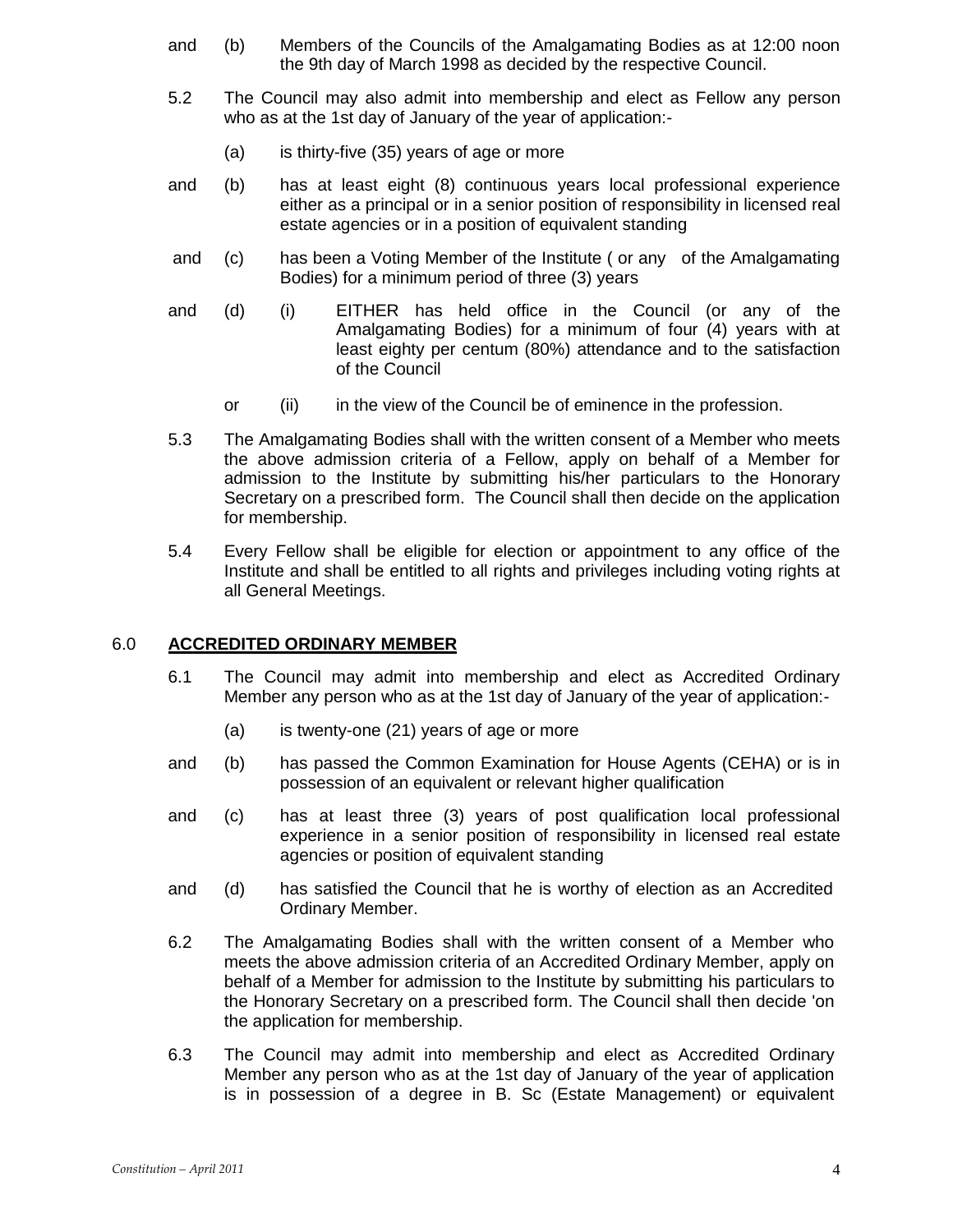relevant qualification from a recognised university with two (2) years of post qualification local professional experience in licensed real estate agencies or equivalent experience.

6.4 Every Accredited Ordinary Member shall be eligible for election or appointment to any office of the Institute and shall be entitled to all rights and privileges including voting rights at all General Meetings.

# 7.0 **ORDINARY MEMBER**

- 7.1 The Council may admit into membership and elect as Ordinary Member any person who as at the 1st day of January of the year of application:-
	- (a) is twenty-one (21) years of age or more
- and (b) has passed the Common Examination for House Agents or is in possession of an equivalent or relevant higher qualification
- and (c) has at least two (2) years of local professional experience in licensed real estate agencies or equivalent experience
- and (d) has satisfied the Council that he is worthy of election as an Ordinary Member.
- 7.2 The Amalgamating Bodies shall with the written consent of a Member who meets the above admission criteria of an Ordinary Member apply on behalf of a Member for admission to the Institute by submitting his particulars to the Honorary Secretary on a prescribed form. The Council shall then decide on the application for membership.
- 7.3 The Council may in its absolute discretion also admit into membership and elect as Ordinary Member any person who as at 1st day of January of the year of application:-
	- (a) is twenty-one (21) years of age or more
- and (b) has an educational qualification which is recognised/accepted by the licensing authority of Singapore as one of the pre-requisities for the issuance of a House Agent's Licence or possesses the National Skills Recognition System (NSRS) certification or other equivalent or relevant higher qualification as may be determined by the Council
- and (c) is practising as an estate agent
- and (d) has satisfied the Council that he is worthy of election as an Ordinary Member.
- 7.4 Every Ordinary Member shall be eligible for election or appointment to any office except the office of President, First Vice-President, Second Vice-President, Honorary Secretary, Asst Honorary Secretary, Honorary Treasurer, Asst Honorary Treasurer, Auditors, members of the Mediation Board and members of Disciplinary Board of the Institute and shall be entitled to all rights and privileges including voting rights at all General Meetings.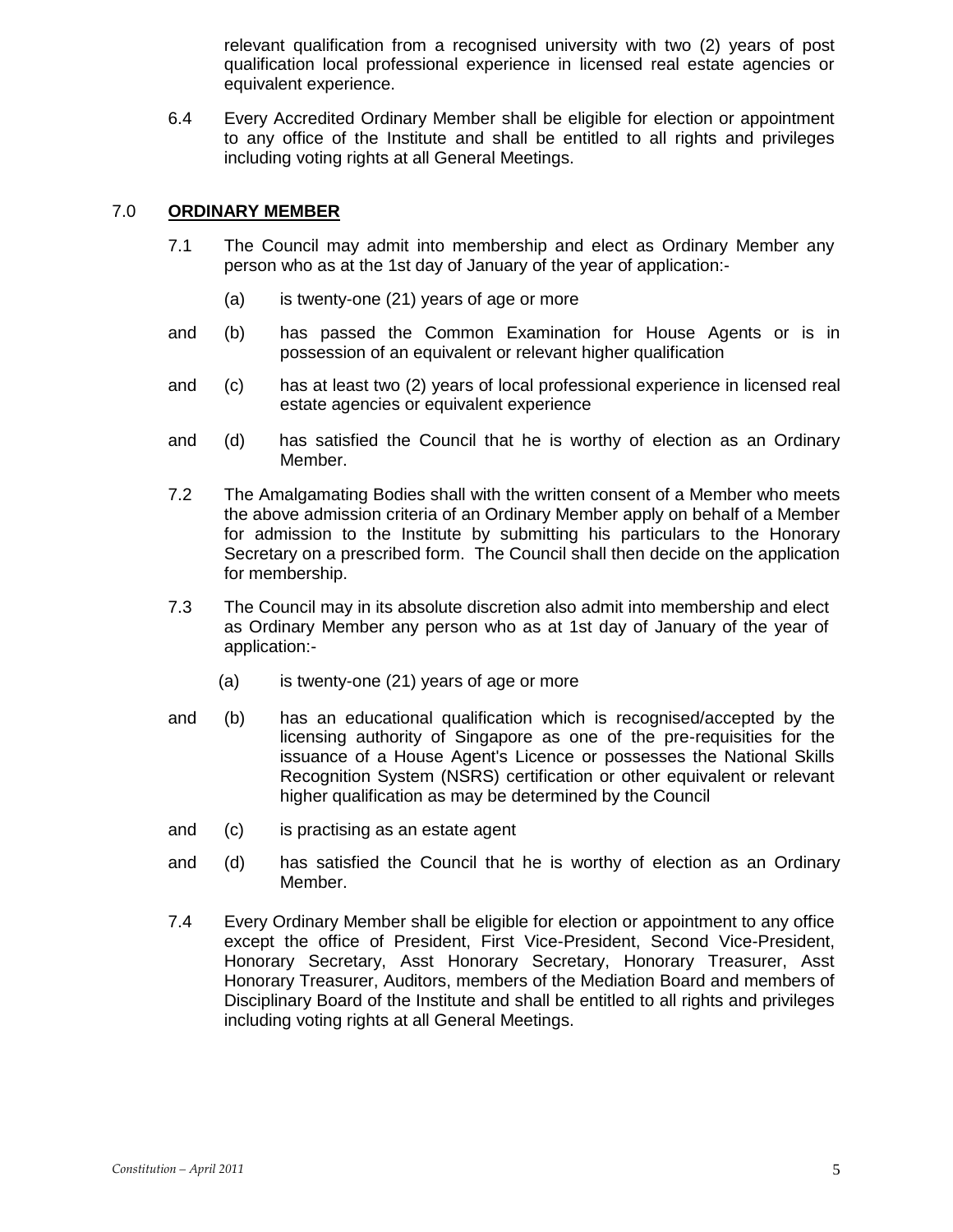# 8.0 **ASSOCIATE MEMBER**

- 8.1 The Council may admit into membership and elect as Associate Member any person who as at the 1st day of January of the year of application:-
	- (a) is twenty-one (21) years of age or more
- and (b) has an educational qualification acceptable for taking the Common Examination for House Agents
- and (c) has registered for a course conducted by the Institute or such other professional institute(s) as may be approved by the Council from time to time preparing candidates for the Common Examination for House Agents
- and (d) is practising as an estate agent under the supervision of either an Ordinary Member, Accredited Ordinary Member or Fellow of the Institute
	- (e) has his application sponsored by his supervisor in his practice as an estate agent
- and (f) has satisfied the Council that he is worthy of election as an Associate Member
- 8.2 Every Associate Member shall have the privilege of being present and to participate in all General Meetings of the Institute but he shall not be entitled to vote at all General Meetings nor be eligible for election or appointment to any office of the Institute.
- 8.3 An Associate Member shall be required to upgrade and attain to the position of an Ordinary Member within a period of two (2) years from the date of admission as an Associate Member, subject to such further extension of time as may be determined by the Council in its sole discretion.
- 8.4 If an Associate Member fails to upgrade himself to at least the category of Ordinary Member within two (2) calendar years from the date of admission as an Associate Member he shall be deemed to have resigned himself as an Associate Member of the Institute and henceforth shall not be eligible for admission as an Associate Member of the Institute.
- 8.5 Provided that the Council may in its absolute discretion extend the period of two (2) calendar years to any further period as it deems fit upon the application by an Associate Member with written evidence on the reasons and circumstances beyond the applicant's control that have led to his inability to upgrade himself to at least the category of Ordinary Member.

# 9.0 **AFFILIATE MEMBER**

- 9.1 The Council may admit into membership and elect as Affiliate Member any person who as at the 1st day of January of the year of application:-
	- (a) is twenty-one (21) years of age or more
- and (b) (i) is in possession of a real estate licence in any country other than Singapore
	- or (ii) is a principal licensee of a real estate licence in any country other than Singapore
	- or (iii) is in a profession or business that is related to estate agency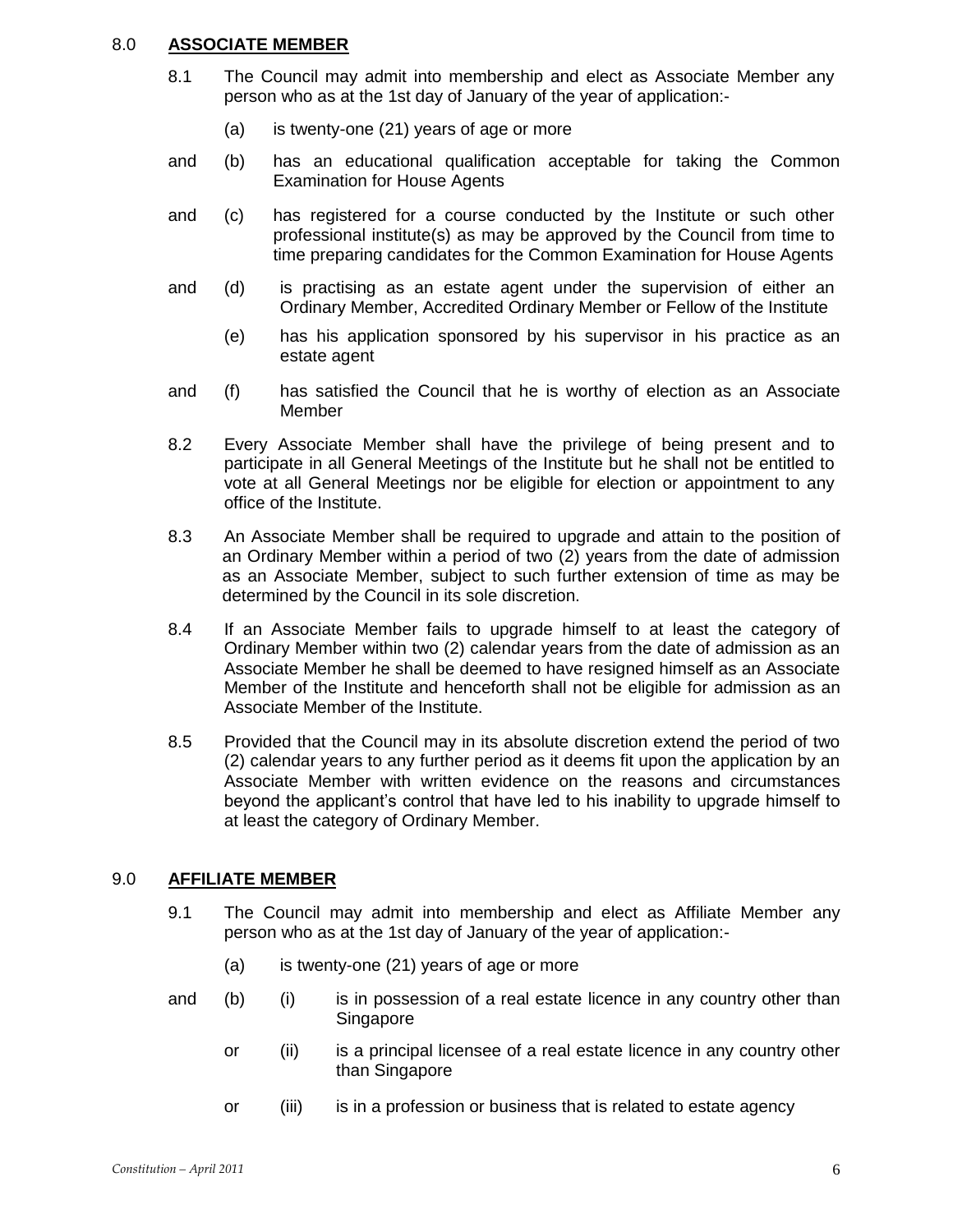- or (iv) is a non-practising estate agent in possession of a House Agent's Licence in Singapore
- or (v) is a non-practising estate agent who is eligible to obtain a House Agent's Licence in Singapore
- and (c) has satisfied the Council that he is worthy of election as an Affiliate Member.
- 9.2 The Amalgamating Bodies shall with the written consent of a Member who meets the above admission criteria of an Affiliate Member, apply on behalf of a Member for admission to the Institute by submitting his particulars to the Honorary Secretary on a prescribed form. The Council shall then decide on the application for membership.
- 9.3 Every Affiliate Member shall have the privilege of being present and to participate in all General Meetings of the Institute but he shall not be entitled to vote at all General Meetings nor eligible for election or appointment to any office of the Institute.

## 10.0 **STUDENT MEMBER**

- 10.1 The Council may admit into membership and elect as Student Member any person who as at the 1st day of January of the year of application who:-
	- (a) is seventeen (17) years of age or more
- and (b) has been accepted for, is engaged in or has completed such course of study as may subsequently be accepted to the category of Ordinary Member in the Institute
- and (c) is undergoing suitable practical training or instruction under the supervision of an Ordinary Member or Accredited Ordinary Member or Fellow of the Institute as may be approved by the Council
- and (d) has his application sponsored by his lecturer in the tertiary institution he is studying in or his supervisor in his practice as an estate agent
- and (e) has satisfied the Council that he is worthy of admission as a Student Member.
- 10.2 The Amalgamating Bodies shall with the written consent of a Member who meets the above admission criteria of a Student Member, apply on behalf of a Member for admission to the Institute by submitting his particulars to the Honorary Secretary on a prescribed form. The Council shall then decide on the application for membership.
- 10.3 The maximum period which a person may remain as a Student Member is limited to two (2) calendar years from the date of admission as a Student Member after which the Student Member must upgrade himself to at least the category of Ordinary Member by fulfilling the conditions for the election of Ordinary Member.
- 10.4 If a Student Member fails to upgrade himself to at least the category of Ordinary Member within two (2) calendar years from the date of admission as a Student Member he is deemed to have resigned himself as a Student Member of the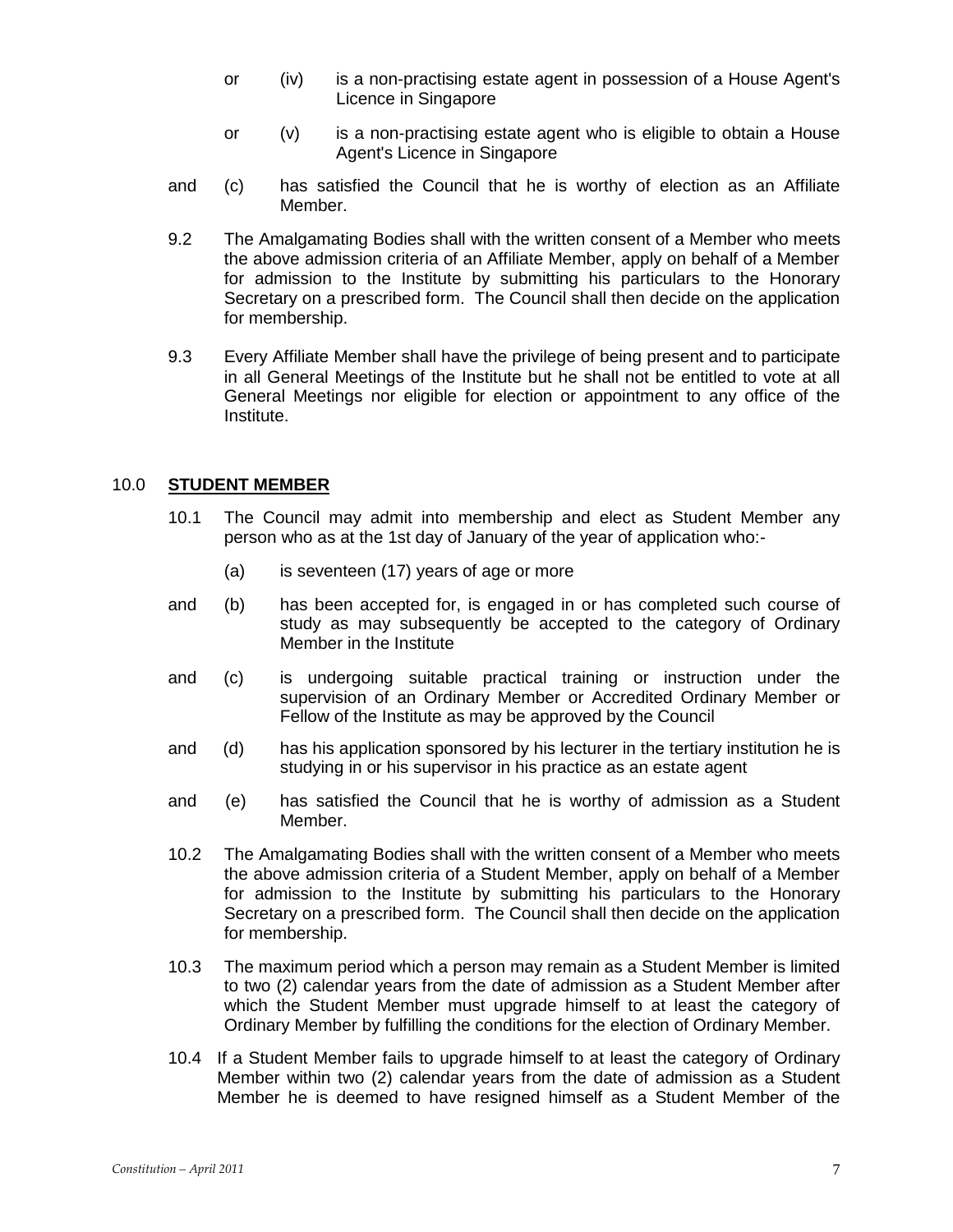Institute and henceforth shall not be eligible for admission as a Student Member or Associate Member of the Institute.

- 10.5 Provided that the Council may in its absolute discretion extend the period of two (2) calendar years to any further period as it deems fit upon the application by a Student Member with written evidence on the reasons and circumstances beyond the applicant's control that have led to his inability to upgrade himself to at least the category of Ordinary Member.
- 10.6 Every Student Member shall have the privilege of being present at all General Meetings of the Institute but he shall not be entitled to participate nor vote at all General Meetings nor be eligible for election or appointment to any office of the Institute.

# 11.0 **ADVISORS**

11.1 The Institute shall appoint qualified persons to serve as Advisors to the Institute. Advisors shall have no rights to vote and hold office in the Institute.

## 12.0 **AWARD OF HONOUR**

- 12.1 The Institute may confer the following Awards of Honour:-
	- (a) Distinguished Fellow
	- (b) Honorary Fellow

## 13.0 **DISTINGUISHED FELLOW**

- 13.1 The Institute may confer upon any Fellow the Award of Distinguished Fellow who:-
	- (a) has rendered pre-eminent service to the Institute or the profession over a continuous period of not less than fifteen (15) years
- and (b) is recommended by an unanimous vote of the Council
- and (c) the General Meeting considers fit and suitable by a vote of at least seventy-five per centum (75%) of the Voting Members present in person (excluding proxy) at the General Meeting.
- 13.2 The Institute may revoke the Award of Distinguished Fellow conferred on any Fellow who:-
	- (a) after the award brings disrepute to the Institute or the profession
- and (b) is recommended by an unanimous vote of the Council
- and (c) the General Meeting considers fit and suitable by a vote of at least seventy-five per centum (75%) of the Voting Members present in person (excluding proxy) at the General Meeting.
- 13.3 Every Distinguished Fellow shall be eligible for election or appointment to any office of the Institute and shall be entitled to all rights and privileges including voting rights at all General Meetings without payment during his lifetime of any entrance fee, annual subscription fee, contributions or dues.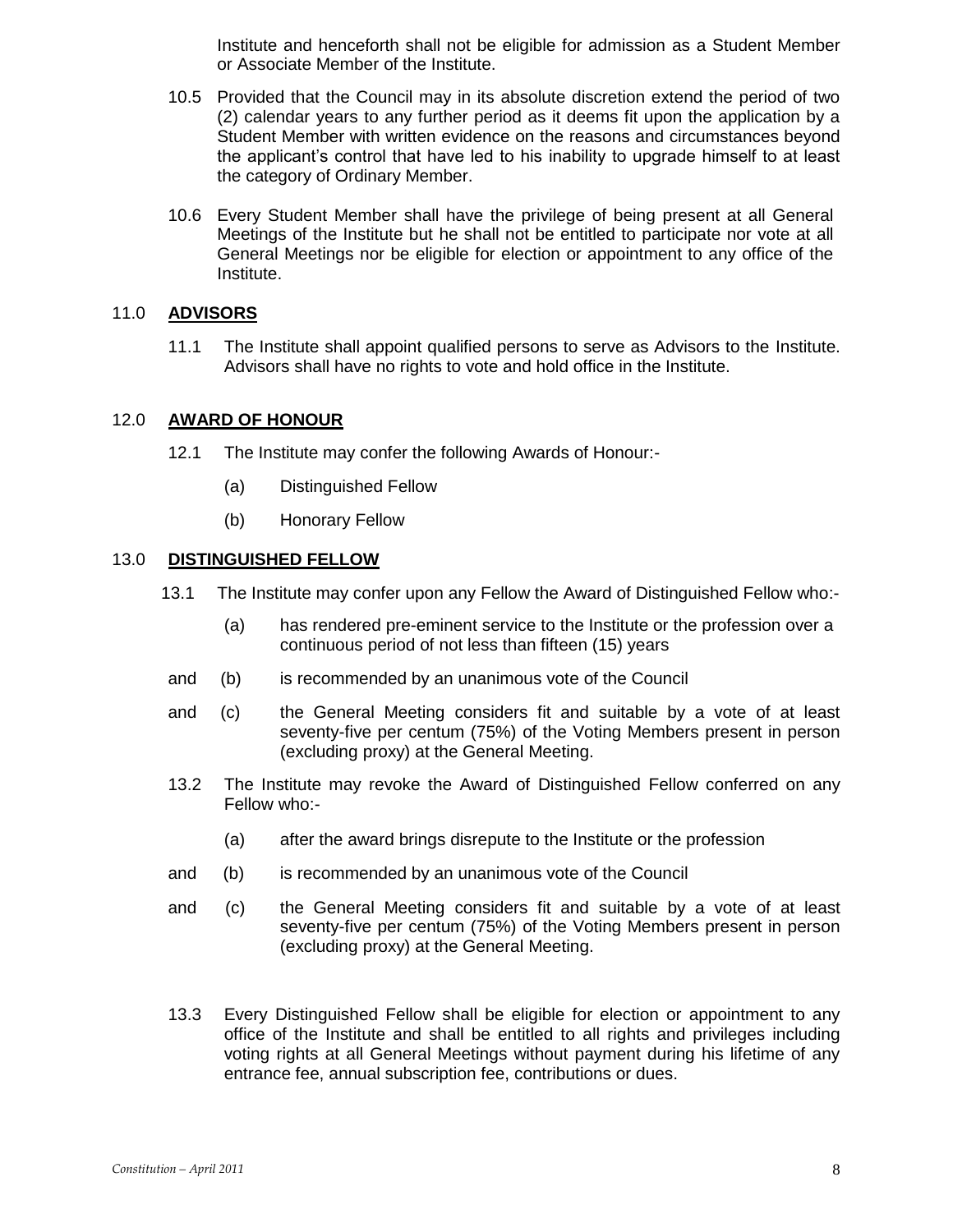## 14.0 **HONORARY FELLOW**

- 14.1 The Council may confer the Award of Honorary Fellow on any person who:-
	- (a) is distinguished, eminent and adds prestige to or advances the interest of the Institute or the profession
- and (b) is agreed by an unanimous vote of the Council.
- 14.2 The Award of Honorary Fellow can be conferred upon any person who may or may not be a Fellow, Accredited Ordinary Member, Ordinary Member, Associate Member or Affiliate Member of the Institute.
- 14.3 The Council may revoke the award of Honorary Fellow conferred on any person who:-
	- (a) after the award brings disrepute to the Institute or the profession
- and (b) is agreed to by an unanimous vote of the Council.
- 14.4 Every Honorary Fellow shall have the privileges of being present and to participate in all General Meetings but not Extra-Ordinary General Meetings and shall not be eligible for election or appointment to any office of the Institute and shall not have voting rights and he does not have to make payment during his lifetime of any entrance fee, annual subscription fee, contributions or dues.

## 15.0 **ADMISSION OF MEMBERS OF THE AMALGAMATING BODIES**

- 15.1 For a period of thirty (30) days from the date of registration of the Institute, the Council shall consider applications made on behalf and with the written consent of a Member, who is not in arrears of his subscription to any of the Amalgamating Bodies as at the  $28<sup>th</sup>$  day of March 1998.
- 15.2 The Council shall then decide on the application on individual merit and has the right to waive any of the requirements to be a Member in any category of membership and to impose such terms and conditions as the Council deems fit.

## 16.0 **DESIGNATION**

- 16.1 The designation of Member shall be as follows :-
	- (a) Every Distinguished Fellow shall be entitled to use the initial: DFIEA;
	- (b) Every Honorary Fellow shall be entitled to use the initial: HFlEA;
	- (c) Every Fellow shall be entitled to use the initial: FlEA;
	- (d) Every Accredited Ordinary Member shall be entitled to use the initial: AMIEA;
	- (e) Every Ordinary Member shall be entitled to use the initial: MIEA;
	- (f) Every Associate Member shall be entitled to use the initial: AssociatelEA;
	- (g) Every Affiliate Member shall be entitled to use the initial: AffiliatelEA;
- and (h) Every Student Member shall be entitled to use the initial: StudentlEA.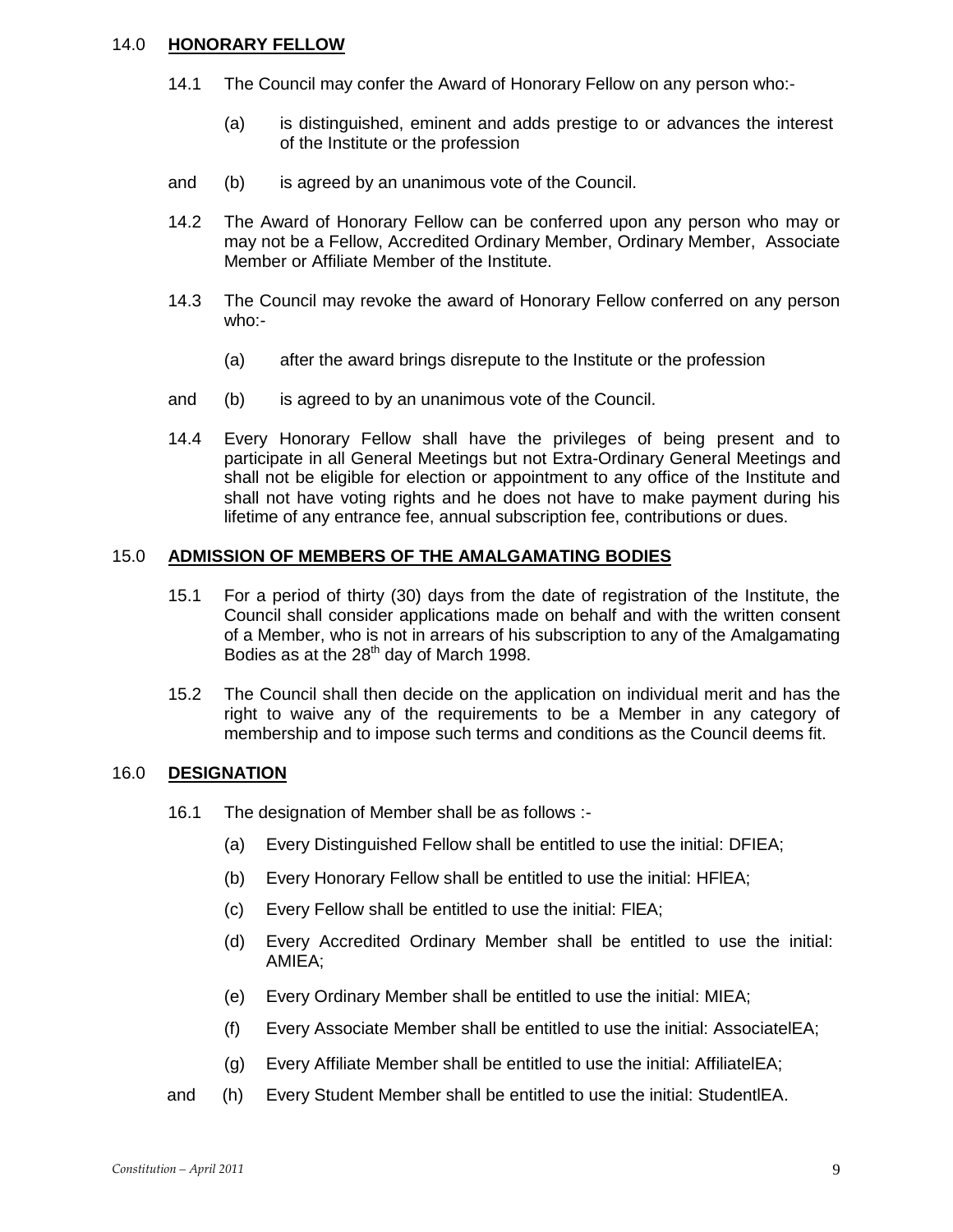# 17.0 **APPLICATION FOR MEMBERSHIP**

- 17.1 A person wishing to join the Institute should submit his particulars to the Honorary Secretary on a prescribed form.
- 17.2 The Amalgamating Bodies shall with the written consent of a Member who meets the membership criteria of the Institute, apply on behalf of a Member for admission to the Institute by submitting his particulars to the Honorary Secretary on a prescribed form.
- 17.3 The Council shall decide on all applications for membership.
- 17.4 The Council may from time to time establish Board(s) of Examiners or Panel(s) of Interviewers for the purpose of examining applicants to establish their levels of knowledge, skill, competency and experience in relation to inter-alia admission and/or upgrading to a higher category of membership in addition to the criteria for admission into the various categories of membership and/or for the purposes of accreditation.
- 17.5 A copy of the Constitution shall be furnished to every approved member upon payment of the entrance fee, if applicable.

# 18.0 **ENTRANCE FEE, ANNUAL SUBSCRIPTION FEE AND OTHER CONTRIBUTIONS AND DUES**

- 18.1 Every Fellow and Member in all categories of membership except Distinguished Fellow and Honorary Fellow shall pay :-
	- (a) an entrance fee at the time of election appropriate to the particular category of membership within four (4) weeks from the date of election but shall not be required to pay another entrance fee upon upgrading to any higher category of membership
- and (b) an annual subscription fee on the 1st day of January of each calendar year
- and (c) contributions and dues as may be levied by the Council from time to time within four (4) weeks from the date of levy of such contributions and dues.

# 19.0 **ENTRANCE FEE**

- 19.1 Members of the Amalgamating Bodies who as at the 28th day of March 1998 were not in arrears of any entrance fee, annual subscription fee or other contributions and dues to any of the Amalgamating Bodies who shall apply to become Fellow, Accredited Ordinary Member, Ordinary Member, Associate Member, Affiliate Member or Student Member of the Institute do not have to pay the entrance fee.
- 19.2 All candidates elected into membership of the Institute must pay an entrance fee as follows:-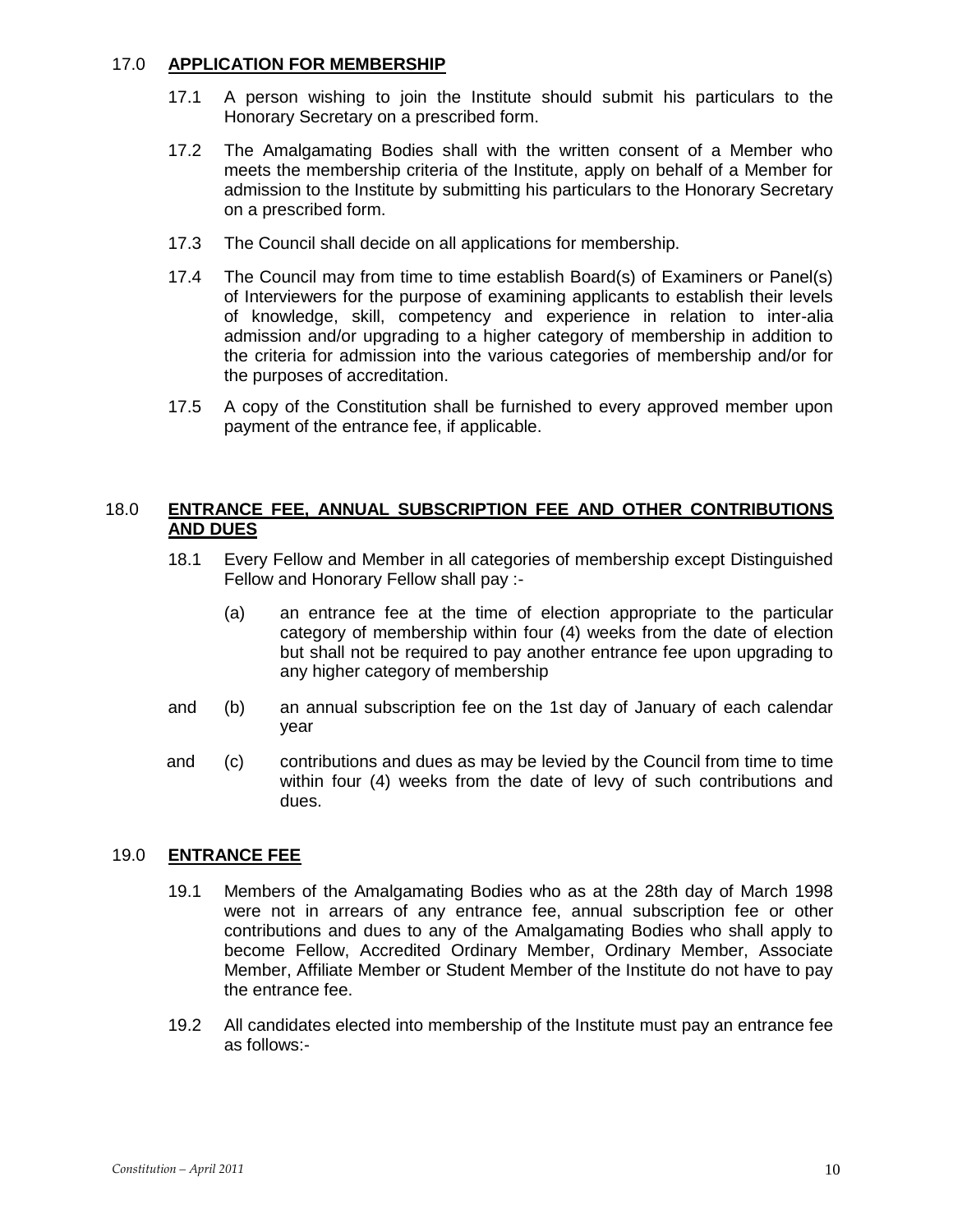|                                   | Alliount of  |
|-----------------------------------|--------------|
| Category of Membership            | Entrance Fee |
| <b>Fellow Member</b>              | $$200/-$     |
| <b>Accredited Ordinary Member</b> | $$150/-$     |
| <b>Ordinary Member</b>            | $$100/-$     |
| <b>Associate Member</b>           | $$70/-$      |
| Affiliate Member                  | $$150/-$     |
| <b>Student Member</b>             | $$50/-$      |
|                                   |              |

19.3 All entrance fees paid shall not be refunded in any circumstances including where a Member ceased to be a Member.

 $A_{\text{max}}$ 

- 19.4 The amount of entrance fee for each category of membership shall be subject to change as shall be determined by the Council from time to time and approved with or without amendment by a resolution of a General Meeting convened for that purpose.
- 19.5 Any person who is conferred an Award of Honour by the Institute shall not be required to pay an entrance fee.
- 19.6 Advisors shall not be required to pay any entrance fee.

## 20.0 **ANNUAL SUBSCRIPTION FEE**

- 20.1 All Members shall pay the annual subscription fee for the renewal of the membership.
- 20.2 The annual subscription fee is payable annually in advance on or before the 1st day of January in each calendar year.
- 20.3 If any Member fails to pay the annual subscription fee by the 8th day of January in each calendar year he is deemed to be in arrears with his annual subscription fee and shall be notified by the Honorary Treasurer immediately.
- 20.4 If any Member fails to pay the arrears by the 31st day of January in each calendar year he shall be automatically be suspended. The President may order that his name be posted in a List of Suspended Members on the Institute's notice board and he shall be denied the privileges of the Institute until he settles his arrears. He shall be notified by the Honorary Secretary of the suspension immediately.
- 20.5 If any Member fails to pay the arrears by the 31st day of March in each calendar year he shall be automatically terminated as a Member of the Institute and shall be notified by the Honorary Secretary of such termination immediately.
- 20.6 Upon such termination, the Honorary Secretary shall request the return of the Diploma of Membership issued to the member. The Council may also take legal action against him for any indebtedness provided that it is satisfied that he has received due notice of his debts.
- 20.7 Any Member who had been terminated under the above provisions in this Article may apply in writing for reinstatement to his former category of membership.
- 20.8 The Council shall have the power to reinstate such Member in his former category of membership subject to:-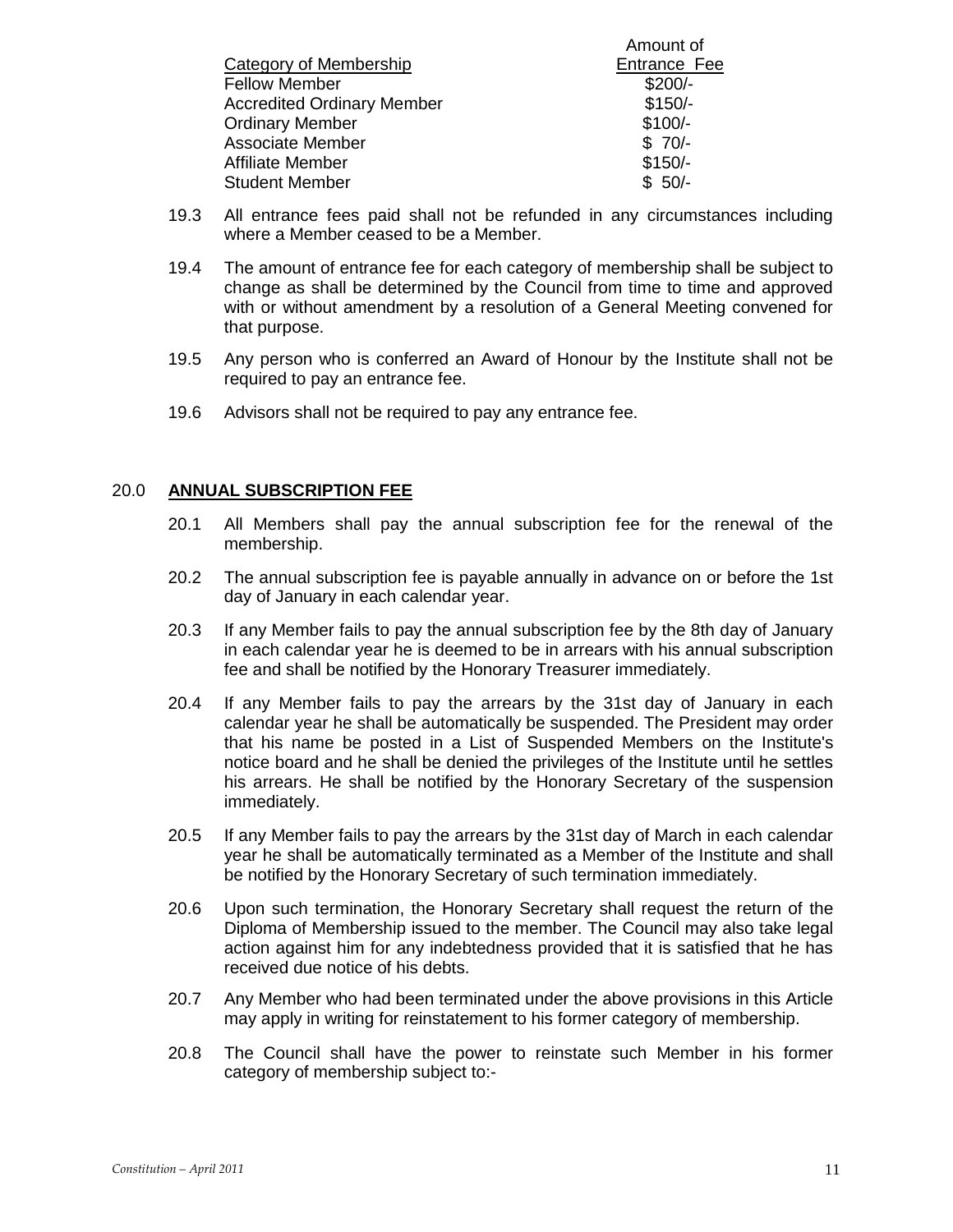- (a) payment of arrears and such annual subscription fee during the period of expulsion
- and (b) payment of an administrative fee for the reinstatement equivalent to not less than twenty per centum (20%) of the amount in (a) above
- and (c) such other terms and conditions that the Council may impose.
- 20.9 Any Member who had been terminated under this Article shall not be allowed to apply for any other category of membership.
- 20.10 Any Member who had been terminated under this Article who was an Associate Member or a Student Member and who fails to apply for reinstatement under the provisions of this Article within two (2) calendar years from the date of admission as an Associate Member or a Student Member, shall not be allowed to apply for reinstatement to his former category of membership. Provided that the Council may in its absolute discretion extend the period of two (2) calendar years to any further period as it deems fit upon the application by an Associate Member or Student Member with written evidence on the reasons and circumstances beyond the applicant's control that have led to his inability to apply for reinstatement.
- 20 11 The Council shall not have the power to reinstate terminated Associate Member and Student Member who failed to apply for reinstatement within two (2) calendar years from the date of admission as an Associate Member or Student Member subject to the proviso as stated in Article 20.10 above.
- 20.12 The annual subscription fee shall be as follows:-

| Category of Membership            | <b>Annual Subscription Fee</b> |
|-----------------------------------|--------------------------------|
| <b>Fellow Member</b>              | $$200/-$                       |
| <b>Accredited Ordinary Member</b> | $$150/-$                       |
| <b>Ordinary Member</b>            | $$100/-$                       |
| <b>Associate Member</b>           | $$70/-$                        |
| Affiliate Member                  | $$70/-$                        |
| <b>Student Member</b>             | $$50/-$                        |

- 20.13 Advisors shall not be required to pay any annual subscription.
- 20.14 The annual subscription fee payable by a Member in the calendar year of election shall be pro-rated on the basis of a quarter (1/4) of a calendar year and rounded up to the next higher quarter (1/4) of a calendar year.
- 20.15 All annual subscription fee paid shall not be refunded in any circumstances including when a Member ceased to be a Member.
- 20.16 The amount of annual subscription fee for each category of membership shall be subject to change as may be proposed by the Council from time to time and approved with or without amendment by a resolution of a General Meeting of the Institute convened for that purpose.
- 20.17 Any person who is conferred an Award of Honour by the Institute shall not be required to pay annual subscription fee.
- 20.18 A member who is upgraded to a higher category of membership shall pay the higher subscription fee commensurate therewith with effect from the next quarter of the calendar year following the date of his upgrading.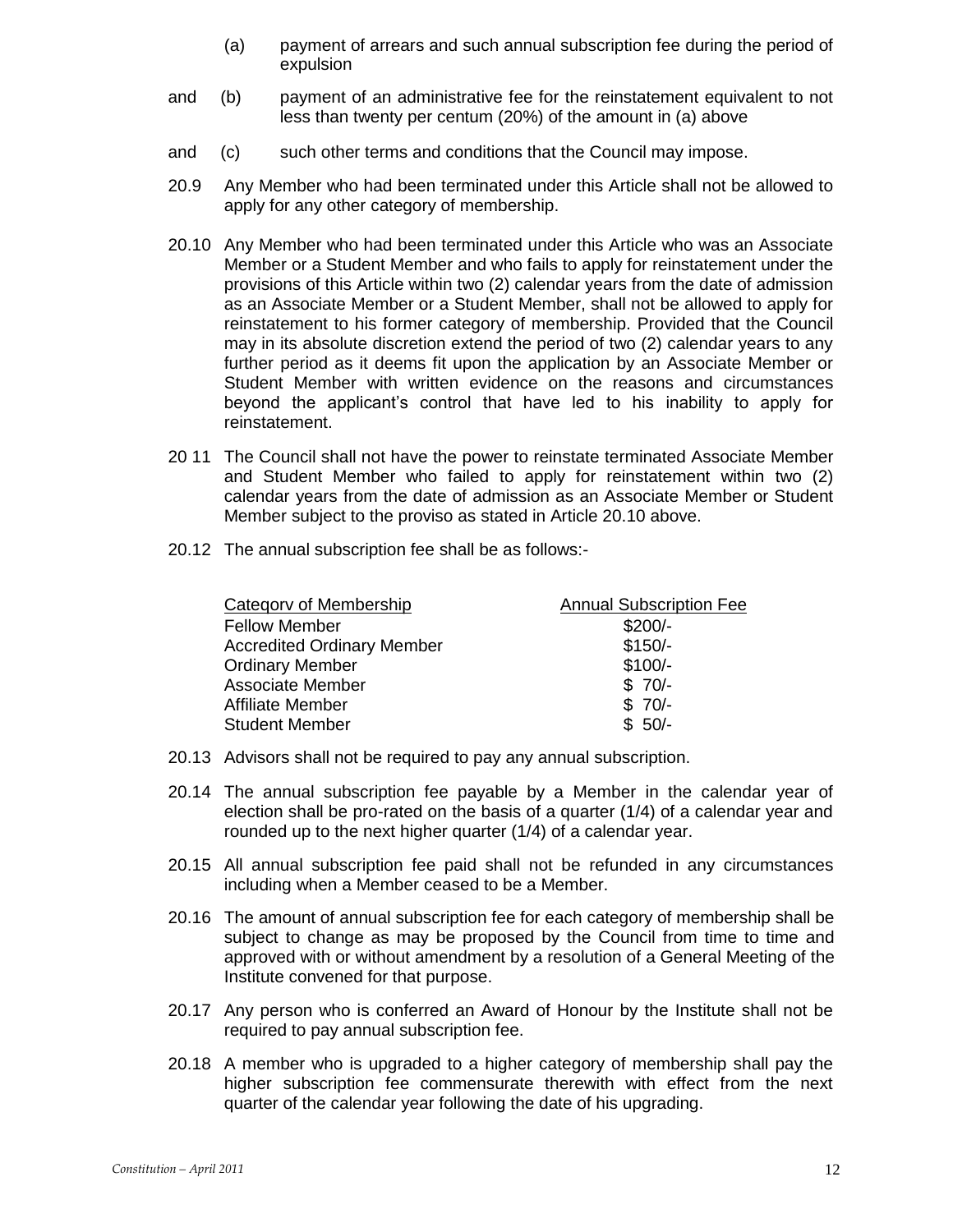# 21.0 **OTHER CONTRIBUTIONS AND DUES**

- 21.1 Any additional fund required for special purposes may only be raised from Members with the consent of the General Meeting of Members.
- 21.2 The amount of entrance fee, annual subscription fee, other contributions and dues and any additional fund required for special purposes shall be such as proposed by the Council and approved with or without amendment by a simple majority at a General Meeting of Voting Members of the Institute present in persons or by proxy.

## 22.0 **CESSATION OF MEMBERSHIP**

22.1 The procedure for the cessation of membership including the revocation of any award conferred shall be in accordance with the Bye-Laws of the Institute.

#### 23.0 **SUPREME AUTHORITY AND GENERAL MEETINGS**

- 23.1 The supreme authority of the Institute is vested in a General Meeting of the Members presided over by the President.
- 23.2 An Annual General Meeting shall be held in April.
- 23.3 At other times, an Extraordinary General Meeting must be called by the President on the request in writing of not less than thirty (30) Fellows and Accredited Ordinary Members of which not less than ten (10) must be Fellows and may be called at anytime by order of the Council. The notice in writing shall be given to the Honorary Secretary setting forth the business that is to be transacted. The Extraordinary General Meeting shall be convened within 2 months from receiving this request to convene the Extraordinary General Meeting.
- 23.4 It the Council does not within 2 months after the date of the receipt to the written request proceed to convene an Extraordinary General Meeting, the Members who requested for the Extraordinary General Meeting shall convene the Extraordinary General Meeting by giving 14 days' written notice to all voting members setting forth the business to be transacted and simultaneously posting the agenda of the Institute's notice board.
- 23.5 At least 2 weeks' (14 days) notice shall be given of an Annual General Meeting and at least 14 days' notice of an Extraordinary General Meeting. Notice of meeting stating the date, time and place of meeting shall be sent by the Honorary Secretary to all Voting Members. The particulars of the agenda shall be posted on the Institute's notice board 4 days in advance of the meeting.
- 23.6 Unless otherwise stated in this Constitution, voting by proxy shall be allowed at all General Meetings. A Voting Member shall only appoint another Voting Member as his proxy. The proxy shall be valid for use at one meeting or any adjournment thereof. The instrument appointing a proxy shall be in such a form as may be prescribed by the Council. The original instrument appointing a proxy must be deposited at the office of the Institute not less than forty-eight hours before the meeting at which it is intended to be used. On a show of hands, every Voting Member present in proxy shall have one vote. On a ballot every Voting Member present in person or by proxy shall have one vote. In the event of a tie, the Chairman of the General Meeting shall have a second or casting vote whether a resolution is to be decided by a simple or stipulated majority.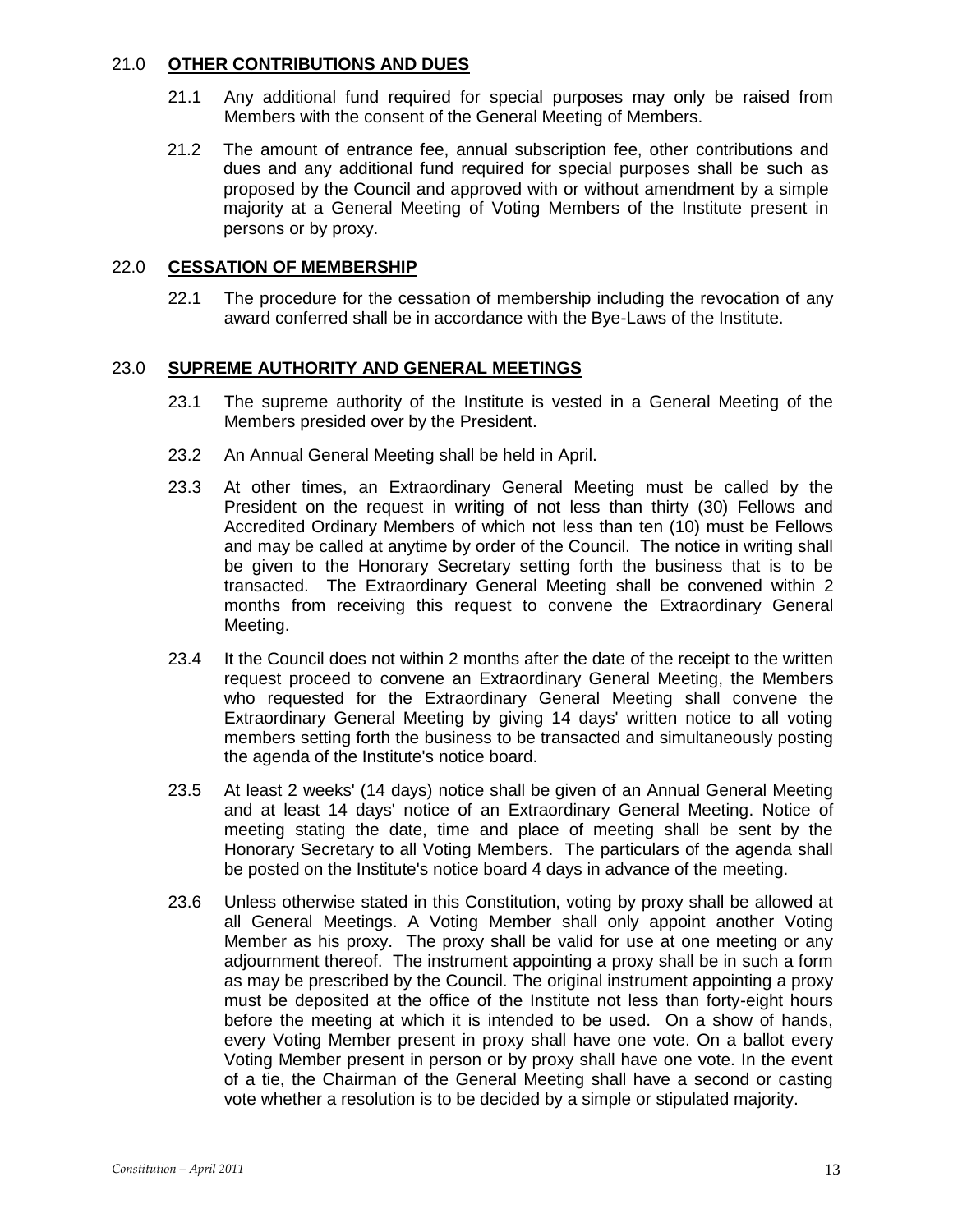- 23.7 The following points will be considered at the Annual General Meeting:-
	- (a) The previous financial year's accounts and annual report of the Council
	- (b) Where applicable, the election of office-bearers and appointment of external Auditors for the following term.
- 23.8 Any Member who wishes to place an item on the agenda of a General Meeting may do so provided he gives notice to the Honorary Secretary at least seven (7) days before the meeting is due to be held.
- 23.9 At least twenty-five per centum (25%) of the total voting membership or fifty (50) Voting Members, whichever is the lesser, present at a General Meeting shall form a quorum. Proxies shall not be constituted as part of the quorum.
- 23.10 In the event of there being no quorum at the commencement of a General Meeting, the meeting shall be adjourned for half (1/2) an hour and should the number then present be insufficient to form a quorum, those present shall be considered a quorum, but they shall have no power to amend any of the existing Articles.
- 23.11 The Council, when it considers expedient shall propose the enactment of any Bye-Law(s) or the alteration or repeal of existing Bye-Law(s) shall summon a Special General Meeting to decide thereon such Bye-Laws shall not be inconsistent with the Constitution of the Institute.
- 23.12 The Council shall also convene a Special General Meeting on a written requisition by not less than thirty (30) Fellows and Accredited Ordinary Members of which not less than ten (10) must be Fellows. The requisition shall specify the Bye-Law(s) or the alteration of any proposed Bye-Law(s) proposed by the requisitionists. The Special General Meeting shall be convened within 2 months from receiving the request to convene the Special General Meeting.
- 23.13 All Voting Members shall have not less than fourteen (14) days' written notice of the time appointed by the Council for a Special General Meeting summoned to decide on the enactment of any new Bye-Law(s) or the alteration or repeal of any existing Bye-Law(s). The notice shall state the general tenor and objects of the proposed new Bye-Law(s) or the proposed alteration of any existing Bye-Law(s) and the business of the meeting shall be limited thereto. All Voting Members shall have a right subject to the Constitution and Bye-Laws to attend and vote.
- 23.14 Fifty (50) Voting Members or twenty-five per centum (25%) of the total voting membership whichever is the lesser present in persons shall form a quorum for a Special General Meeting
- 23.15 The voting at such meeting shall be by ballot or by show of hands.
- 23.16 The motion at such meeting on any particular Bye-Law(s) shall be carried by a simple majority at a Special General Meeting of Voting Members of the Institute present in persons or by proxy.
- 23.17 No new Bye-Law(s) or the alteration of any existing Bye-Law(s) shall be proposed by Members at any such meeting of the Institute except in the manner described above.
- 23.18 No enactment, alteration or repeal of the Bye-Law(s) shall have effect except upon a resolution passed by the Institute in a Special General Meeting.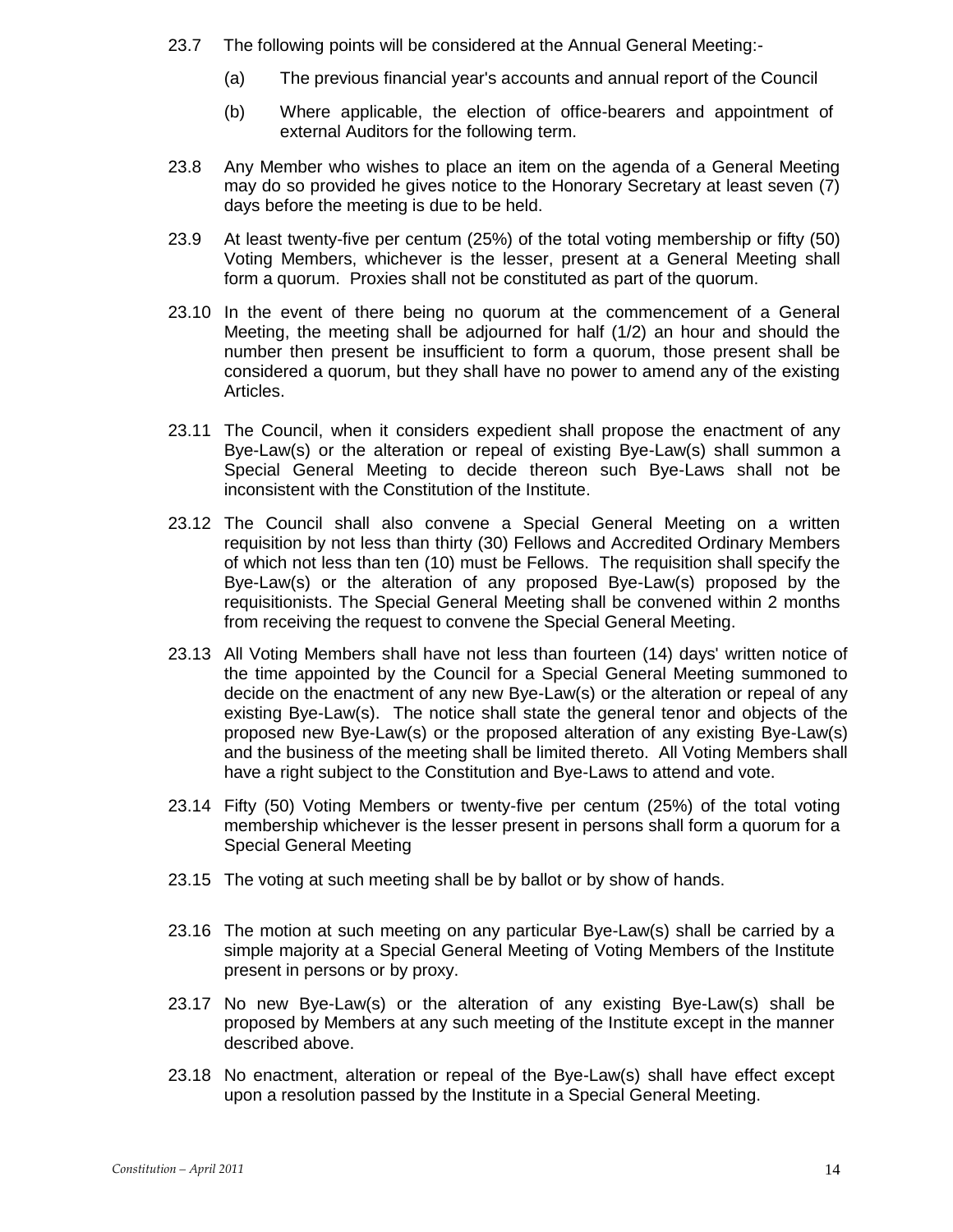# 24.0 **NOMINATION AND ELECTION OF MEMBERS OF THE COUNCIL, MEMBERS OF THE MEDIATION BOARD AND MEMBERS OF THE DISCIPLINARY BOARD\_\_\_\_\_\_\_\_\_\_\_\_\_\_\_\_\_\_\_\_\_\_\_\_\_\_\_\_\_\_\_\_\_\_\_\_\_\_\_\_\_\_\_\_\_\_\_\_\_\_\_\_\_\_\_\_\_\_\_\_\_\_\_\_**

- 24.1 The administration shall be entrusted to a Council to be elected at each alternate Annual General Meeting
- 24.2 The Council shall comprise of the following:-
	- (a) President
	- (b) Immediate Past President ( Ex-Officio )
	- (c) First Vice-President
	- (d) Second Vice-President
	- (e) Honorary Secretary
	- (f) First Asst Honorary Secretary
	- (g) Second Asst Honorary Secretary
	- (h) Honorary Treasurer
	- (i) First Asst Honorary Treasurer
	- (j) Second Asst Honorary Treasurer
	- (k) Six (6) Ordinary Council Members
- 24.3 The Immediate Past President shall be an ex-officio of the Council but shall not have the right to vote nor constitute part of the quorum at Council Meetings.
- 24.4 All members of the Council, with the exception of the Honorary Treasurer, First Asst Honorary Treasurer and Second Asst Honorary Treasurer who shall not be eligible for re-election to the same or to a related post for a consecutive term of office shall be elected biennially at alternate Annual General Meeting in the manner hereinafter prescribed. The term of office of the Council is two (2) years except for the first Council elected after the registration of the Institute.
- 24.5 No Member shall be elected to the office of President for more than two (2) consecutive terms.
- 24.6 Only Voting Distinguished Fellow, Fellow and Accredited Ordinary Member are eligible for election as President, First Vice-President, Second Vice-President, Honorary Secretary, First Asst Honorary Secretary, Second Asst Honorary Secretary, Honorary Treasurer, First Asst Honorary Treasurer or Second Asst Honorary Treasurer and Ordinary Council Members of the Institute
- 24.7 Voting Ordinary Members are only eligible for election or appointment as Ordinary Council Members.
- 24.8 Any member of the Council duly elected at the Annual General Meeting who ceases to be a Voting Member of the Institute shall cease to be a member of the Council and a successor may be appointed by the Council to serve the remaining term until the next election.
- 24.9 Candidates for election to the Council shall be proposed and seconded at the Annual General Meeting.
- 24.10 The Council shall appoint one (1) Fellow and one (1) Accredited Ordinary Member to act as scrutineers. The persons appointed shall neither be members of the Council nor shall they be candidates for election at the General Meeting.
- 24.11 Each body corporate is only allowed to have two (2) nominations to stand for election as either:-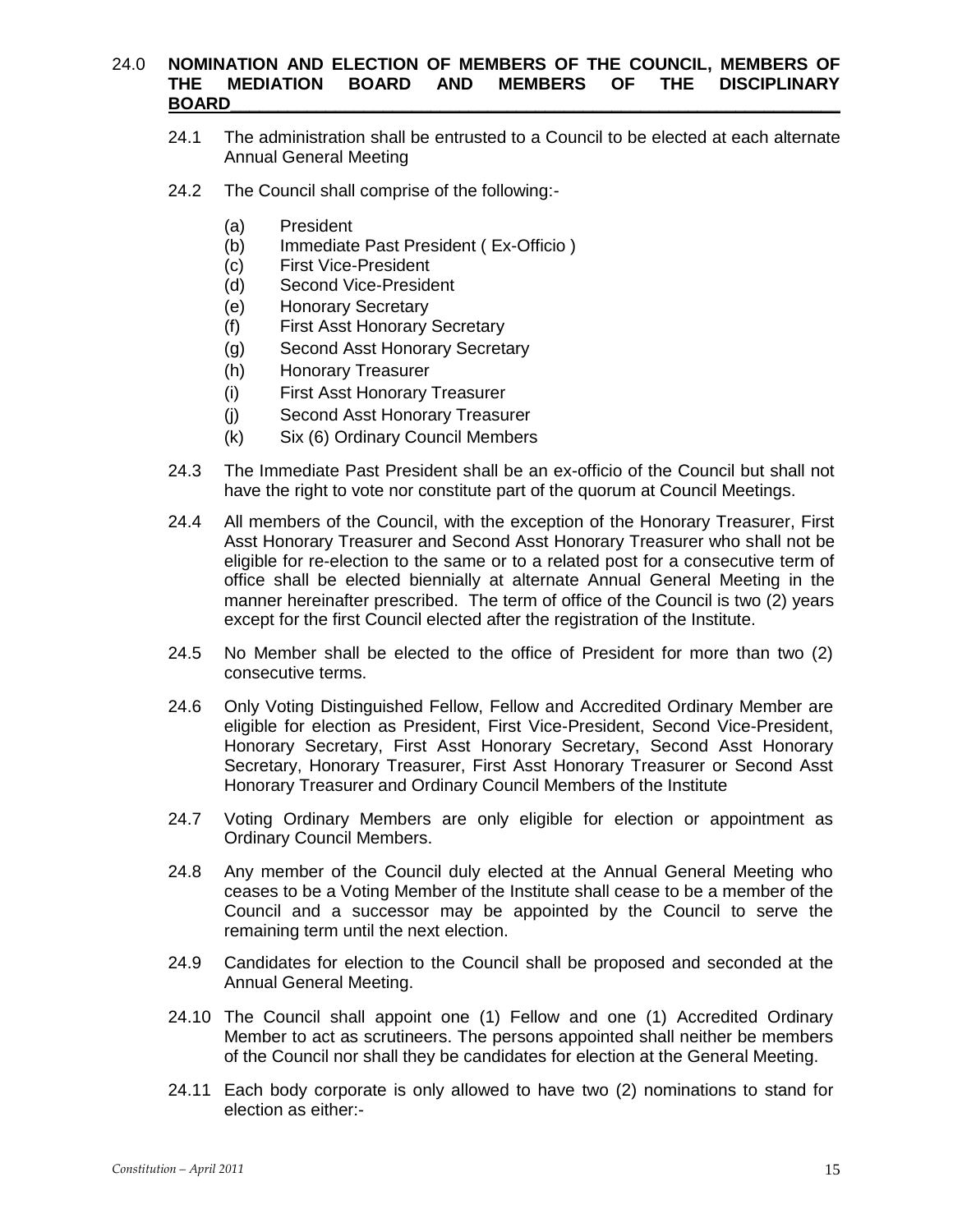- (a) a member of the Council
- or (b) a member of the Mediation Board
- or (c) a member of the Disciplinary Board.
- 24.12 The scrutineers shall examine the nominations and when there is more than two (2) nomination from any body corporate the scrutineers shall issue ballot papers to all those Voting Members present excluding proxy holders and after the papers have been marked shall collect them and shall report the number of votes cast for each person to the Chairman who shall announce the result of the ballot.
- 24.13 The nomination with the highest number of votes cast in his favour is then allowed to stand for election as either:-
	- (a) a member of the Council
- or (b) a member of the Mediation Board
- or (c) a member of the Disciplinary Board
- 24.14 Voting for members of the Council, members of the Mediation Board and members of the Disciplinary Board shall be en-bloc.
- 24.15 Where there are less than fifteen (15) nominations including a maximum of six (6) nominations from Ordinary Members for election as members of the Council the scrutineers shall advise the Chairman who shall forthwith declare the persons so nominated as elected. The Council shall then appoint suitably qualified Voting Member up to a maximum of five (5) Members to fill the vacancy.
- 24.16 Where there are only fifteen (15) nominations including a maximum of six (6) nominations from Ordinary Members for election as members of the Council the scrutineers shall advise the Chairman who shall forthwith declare the persons so nominated as elected.
- 24.17 Election shall be by a secret ballot of Voting Members.
- 24.18 Where there are more than fifteen (15) nominations including a minimum of nine (9) nominations from Fellow and Accredited Ordinary Member for election as members of the Council the scrutineers shall issue ballot papers to all those Voting Members present excluding proxy holders and after the papers have been marked shall collect them and shall report the number of votes cast for each person to the Chairman who shall announce the result of the ballot. In the event of tie, the Chairman of the meeting shall have a casting vote.
- 24.19 The fifteen (15) nominations with the highest number of votes cast in their favour are then declared duly elected by the Chairman as members of the Council provided that the number of nominations from Ordinary Members declared duly elected shall not exceed six (6).
- 24.20 The scrutineers shall issue ballot papers to the fifteen (15) duly elected Members of Council who shall amongst themselves elect:-
	- (a) President
	- (b) First Vice-President
	- (c) Second Vice-President
	- (d) Honorary Secretary
	- (e) First Asst Honorary Secretary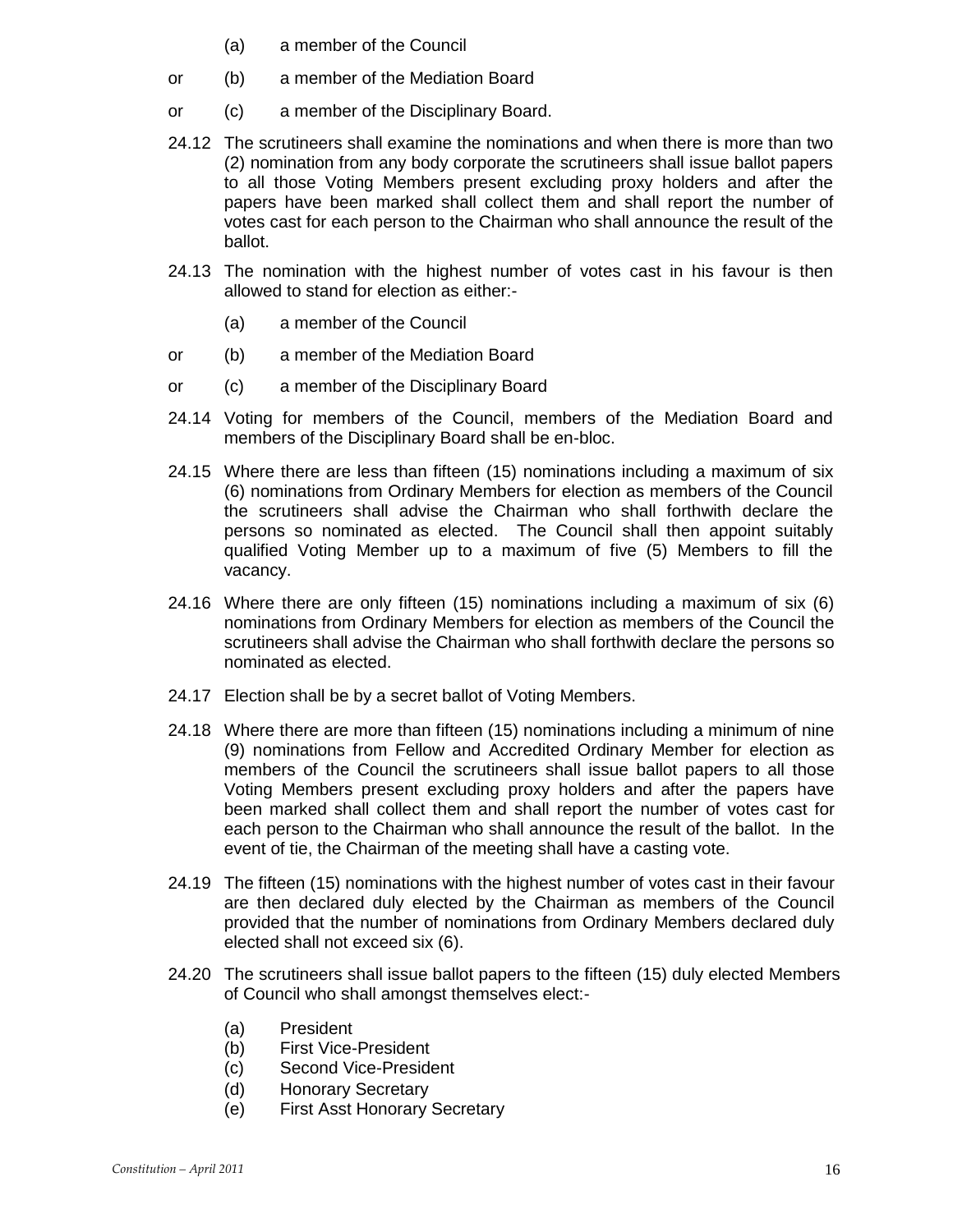- (f) Second Asst Honorary Secretary
- (g) Honorary Treasurer
- (h) First Asst Honorary Treasurer
- (i) Second Asst Honorary Treasurer
- (j) Six (6) Ordinary Council Members
- 24.21 There shall be a Mediation Board consisting of a Chairman and fourteen (14) other members all of whom shall be Voting Members and preferably have training in mediation and shall be elected at each alternate Annual General Meeting.
- 24.22 No member of the Mediation Board shall be a member of the Council.
- 24.23 All members of the Mediation Board shall be eligible for re-election for a consecutive term. The term of the Mediation Board shall be two (2) years except for the first Mediation Board duly elected after the registration of the Institute.
- 24.24 Where there are not more than fifteen (15) nominations for members of the Mediation Board, the scrutineers shall advise the Chairman at the meeting who shall forthwith declare the persons so nominated as elected. The Council shall then appoint suitably qualified Voting Member to fill the vacancy up to a maximum of seven (7) members.
- 24.25 Where there are fifteen (15) nominations for members of the Mediation Board, the scrutineers shall advise the Chairman who shall forthwith declare the persons so nominated as elected.
- 24.26 Where there are more than fifteen (15) nominations for members of the Mediation Board the scrutineers shall issue ballot papers to all those Voting Members present excluding proxy holders and after the papers have been marked shall collect them and shall report the number of votes cast for each person to the Chairman of the meeting who shall announce the result of the ballot.
- 24.27 The fifteen (15) nominations with the highest number of votes cast in their favour are then declared duly elected by the Chairman as Members of the Mediation Board.
- 24.28 The scrutineers shall issue ballot papers to the fifteen (15) elected members of the Mediation Board who shall amongst themselves, elect a Chairman.
- 24.29 There shall be a Disciplinary Board consisting of a Chairman and fourteen (14) other members elected at each alternate Annual General Meeting which shall investigate any complaint against any member of any category of membership and take the necessary and appropriate action arrived at. Any member aggrieved by the decision or actions of the Disciplinary Board shall reserve the right to appeal to the Appeals Board against such a decision or actions of the Disciplinary Board. The decision of the Appeals Board shall be final and binding against the parties concerned.
- 24.30 No member of the Disciplinary Board shall be a member of the Council.
- 24.31 The Advisors of the Institute may nominate up to one-third (1/3) of the members of the Disciplinary Board, who are Voting Members of the Institute, for election to the Disciplinary Board.
- 24.32 All members of the Disciplinary Board shall be eligible for re-election for a consecutive term. The term of the Disciplinary Board shall be two (2) years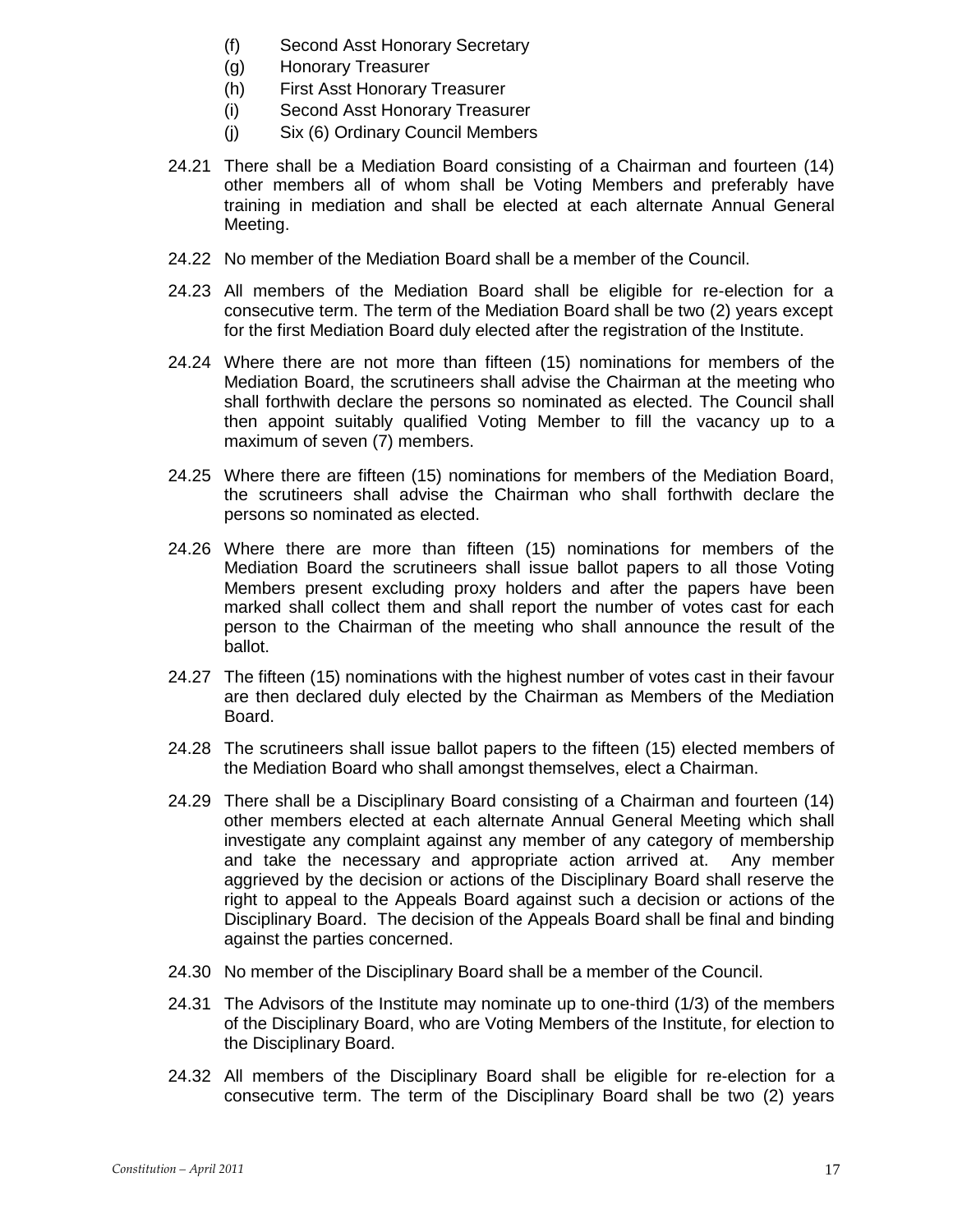except for the first Disciplinary Board duly elected after the registration of the Institute.

- 24.33 Where there are less than fifteen (15) nominations for members of the Disciplinary Board, the scrutineers shall advise the Chairman of the meeting who shall forthwith declare the persons so nominated as elected. The Council shall then appoint suitably qualified Voting Member to fill the vacancy up to a maximum of seven (7) members.
- 24.34 Where there are fifteen (15) nominations for members of the Disciplinary Board, the scrutineers shall advise the Chairman who shall forthwith declare the persons so nominated as elected.
- 24.35 Where there are more than fifteen (15) nominations for members of the Disciplinary Board, the scrutineers shall issue ballot papers to all those Voting Members present excluding proxy holders and after the papers have been marked collect them and shall report the number of votes cast for each person to the Chairman who shall announce the result of the ballot.
- 24.36 The fifteen (15) nominations with the highest number of votes cast in their favour are then declared duly elected by the Chairman as members of the Disciplinary Board.
- 24.37 The scrutineers shall issue ballot papers to the fifteen (15) elected members of the Disciplinary Board who shall amongst themselves elect a Chairman.
- 24.38 There shall be an ad-hoc Appeals Board appointed by the President which shall determine any appeal made to it by any member or party affected by the findings of the Disciplinary Board or the Disciplinary Committee constituted thereunder. The ad-hoc Appeals Board shall comprise of the following:-
	- (a) (i) EITHER the President who then shall be the Chairman and three (3) other members of the Council
- or (ii) four (4) members of the Council, one (1) of whom shall be appointed by the President as the Chairman
- and (b) one (1) honorary legal advisor.
- 24.39 Every Voting Member is only entitled to give one (1) vote to one nomination; if more than one (1) vote is given by a Voting Member to one nomination it is deemed that the votes given by the Voting Member to the nomination are void and are to be disregarded.
- 24.40 In the event of any equality of votes amongst the nominations the election shall be determined as follows:-
	- (a) between Fellow and Accredited Ordinary Member and/or Ordinary Member the Fellow is deemed elected
- and (b) between Accredited Ordinary Member and Ordinary Member the Accredited Ordinary Member is deemed elected
- and (c) between Fellow, Accredited Ordinary Member and Ordinary Member by the casting vote of the Chairman of the Meeting.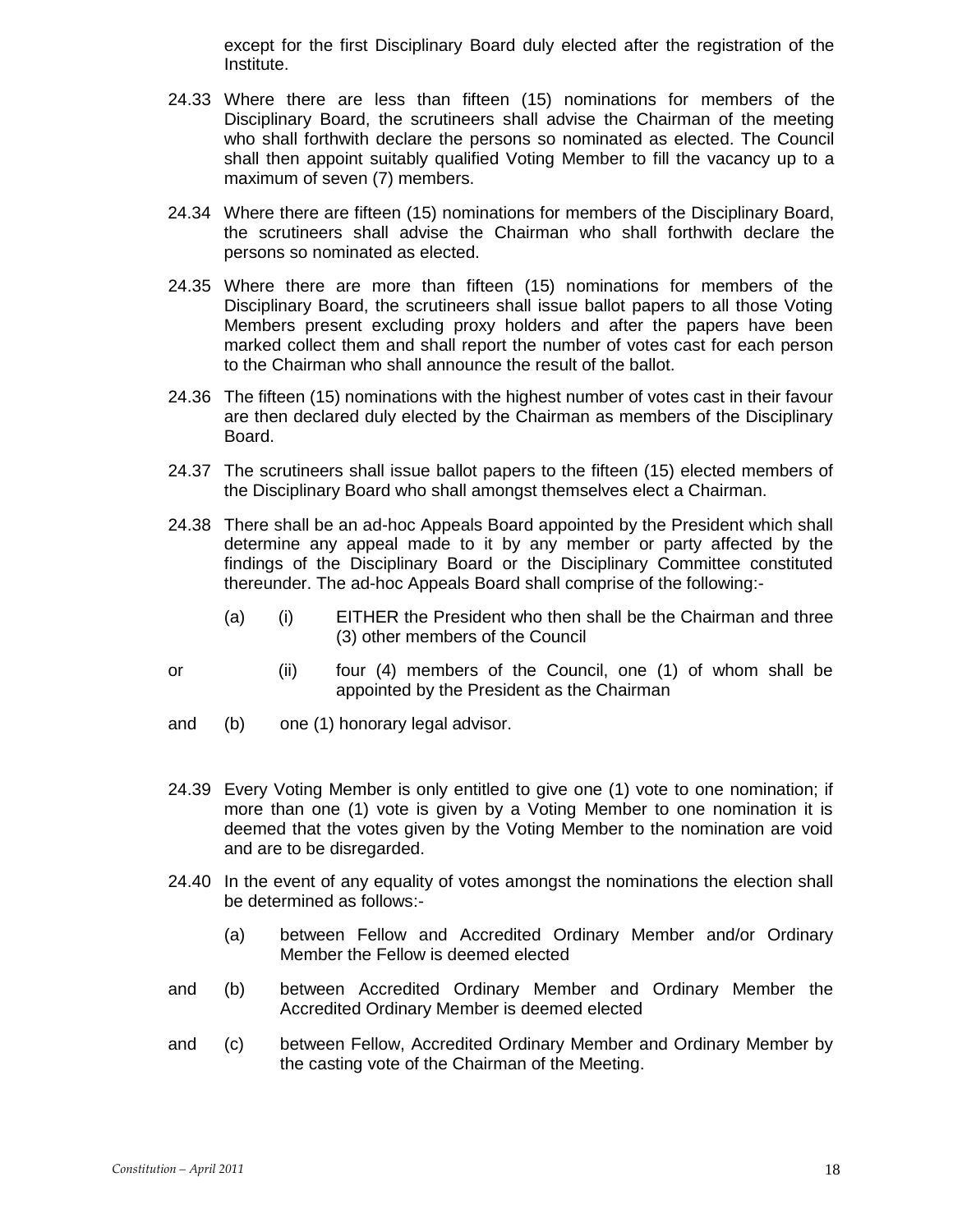- 24.41 Casual vacancies of members of the Council, members of the Mediation Board and Disciplinary Board shall be appointed as follows:-
	- (a) in case of the death, resignation, vacation or incapacity to act of any member of the Council, the Council may appoint suitably qualified Voting Member to fill the vacancy; and the member so appointed shall hold office until the next election of Council;
	- (b) in case of the death, resignation or incapacity to act of any member of the Mediation Board and Disciplinary Board, the Council shall appoint suitably qualified Voting Member to fill the vacancy for the remainder of the term and report the same at the next Annual General Meeting.
- 24.42 Any act or proceedings of the Council shall not be invalidated by any vacancy in the Council provided the number of members of the Council is not reduced to less than nine (9) members.

# 25.0 **COUNCIL MEETING AND COMMITTEES**

## 25.1 COUNCIL MEETING

- 25.1.1 The Council shall meet as often as the business of the Institute may require but not less than once every three (3) months after giving seven (7) days' written notice to members of the Council.
- 25.1.2 The President may call a Council Meeting at any time by giving five (5) days' written notice.
- 25.1.3 At every Council Meeting not less than half (1/2) of the members of the Council must be present to constitute a quorum save as otherwise provided in the Constitution.
- 25.1.4 Any member of the Council absenting himself from three (3) meetings consecutively without satisfactory explanations shall be deemed to have withdrawn from the Council and a successor may be co-opted by the Council to serve until the next Annual General Meeting. Any change in the Council shall be notified to the Registrar of Societies within two weeks of the change.
- 25.1.5 The duty of the Council is to organise and supervise the daily activities of the Institute and to further the objects and advancement of the Institute and Members. The Council may not act contrary to the expressed wishes of the General Meeting without prior reference to it and shall always remain subordinate to the General Meeting.
- 25.1.6 The Council has the power to authorise the necessary expenditures of a sum not exceeding the approved budget from the Institute's funds for the Institute's purposes.
- 25.1.7 All matters shall be decided in the Council by a show of hands. When a ballot is demanded by any one (1) member present, the person presiding at the meeting shall direct how it shall be taken and may adjourn the meeting for the purpose.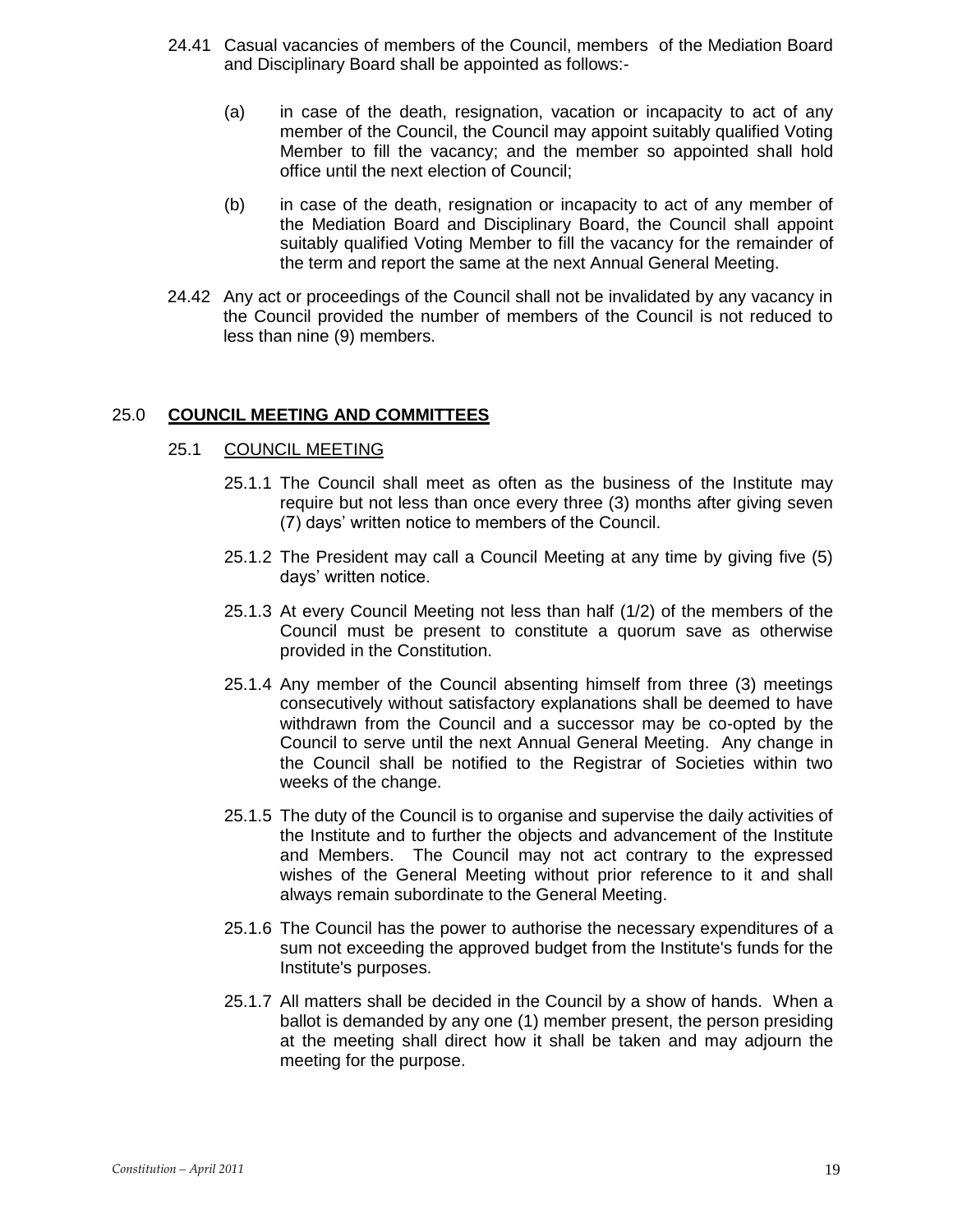- 25.1.8 To further the objects and advancement of the Institute and Members it may be necessary for the Council to communicate, liaise, have dialogue, meeting, attendance at conference, convention and the like with allied or related professionals and/or organisations in other countries. In this respect, the Council is empowered at its absolute discretion to subsidise up to one hundred per centum (100%) of the economy class air-fare and up to one hundred per centum (100%) of registration fee for up to ten (10) Voting Members per event to attend such overseas conference, meeting, convention and the like, such subsidies to be reimbursed after the event. Members attending such overseas conference, meeting, convention and the like shall pay their own hotel accommodation, meal, inland transportation and other incidental expenses. Preference for such subsidies shall be given to members of the Council, members of the Mediation Board and members of the Disciplinary Board.
- 25.1.9 Members who will attend such overseas conference, meeting, convention and the like on the Institute's subsidies shall submit a detailed satisfactory report and recommendation on the proceedings to the Council within fourteen (14) days upon his return from the overseas conference, meeting, convention and the like, failing which the Institute will not reimburse the Member the agreed subsidies.
- 25.1.10 Any application from Voting Members for such subsidies must be submitted to the Council at least ninety (90) days before the date of departure.
- 25.1.10 1f approval is given by the Council to attend such overseas conference, meeting, convention and the like to further the objects and advancement of the Institute and Members, the Council shall disclose in detail, including Members' reports of such trips, the purpose and subsidies in the Annual Report at the following Annual General Meeting.

# 25.2 COMMITTEES

- 25.2.1 The Council may appoint Committees save for Disciplinary Committees and may delegate such authority to them, subject to the provisions of the Constitution and Bye-Laws and any decision of a General Meeting, it deems expedient.
- 25.2.2 Any Committee so appointed by the Council shall be chaired by a member of the Council and the members of the Committee who shall be co-opted from Voting Members shall not be members of the Council.
- 25.2.3 The Committees so appointed by the Council shall include inter alia:-
	- (a) Dinner and Dance
	- (b) Conference
	- (c) Year Book
	- (d) Public Relations *I* Press Liaison
	- (e) International Affairs
	- (f) Career *I* Business Development
	- (g) Social Functions
	- (h) Public Education *I* Awareness
	- (i) Examination
	- (j) Newsletter
	- (k) Local Affairs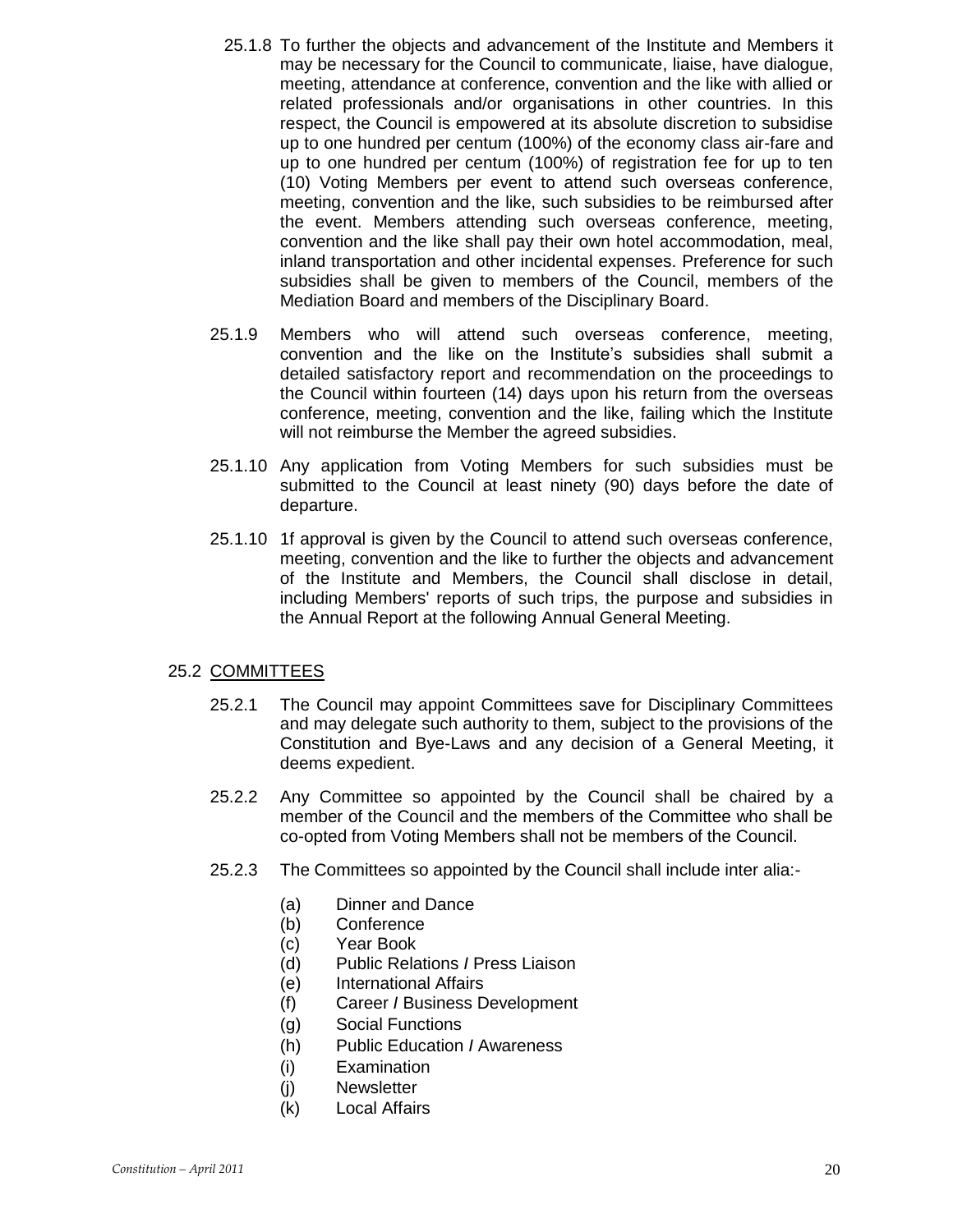- (I) Common Examination for House Agents (CEHA) or other Course(s) for licensing of Estate Agent or House Agency
- (m) Continuing Professional Development
- (n) Library
- (o) Legislation

# 26.0 **DUTIES OF MEMBERS OF THE COUNCIL, MEMBERS OF THE MEDIATION BOARD, MEMBERS OF THE DISCIPLINARY BOARD AND SECRETARIAT STAFF**

- 26.1 The members of the Council shall be responsible for the organisation and supervision of daily activities and administrative matters and management and control of the affairs of the Institute. It shall not act contrary to any decision of a General Meeting and shall always remain subordinate to it.
- 26.2 The members of the Council shall also function as an Appeals Board subject to the provisions hereinafter provided.

# 27.0 **DUTIES OF MEMBERS OF THE COUNCIL**

- 27.1 The President shall inter alia:-
	- (a) deliver an address at the Annual General Meeting of the Institute;
	- (b) take the chair by right at all General Meetings of the Institute and of the Council Meetings, and at the Appeals Board if the President is himself the Chairman of the Appeals Board at which he is present and shall regulate the proceedings;
	- (c) represent the Institute in its dealings with outside persons;
	- (d) have a casting vote on all matters as Chairman at General and Council Meetings;
	- (e) sign the minute books as and when they are duly approved;
- and (f) execute any document where the Institute's seal is required.
- 27.2 The Vice-Presidents shall assist the President and in the absence of the President, the First Vice-President shall preside in the President's place and in the absence of the First Vice-President, the Second Vice-President shall preside in the First Vice-President's place and in the absence of both Vice-Presidents, any other member who is a Fellow or Accredited Ordinary Member from amongst the remaining members of Council Members present shall be elected by the Council to preside except for the execution of any document where the Institute's seal is required.
- 27.3 The Honorary Secretary shall inter alia:-
	- (a) keep all the Institute's records, except financial and shall be responsible for their correctness;
	- (b) keep minutes of all Council and General Meetings;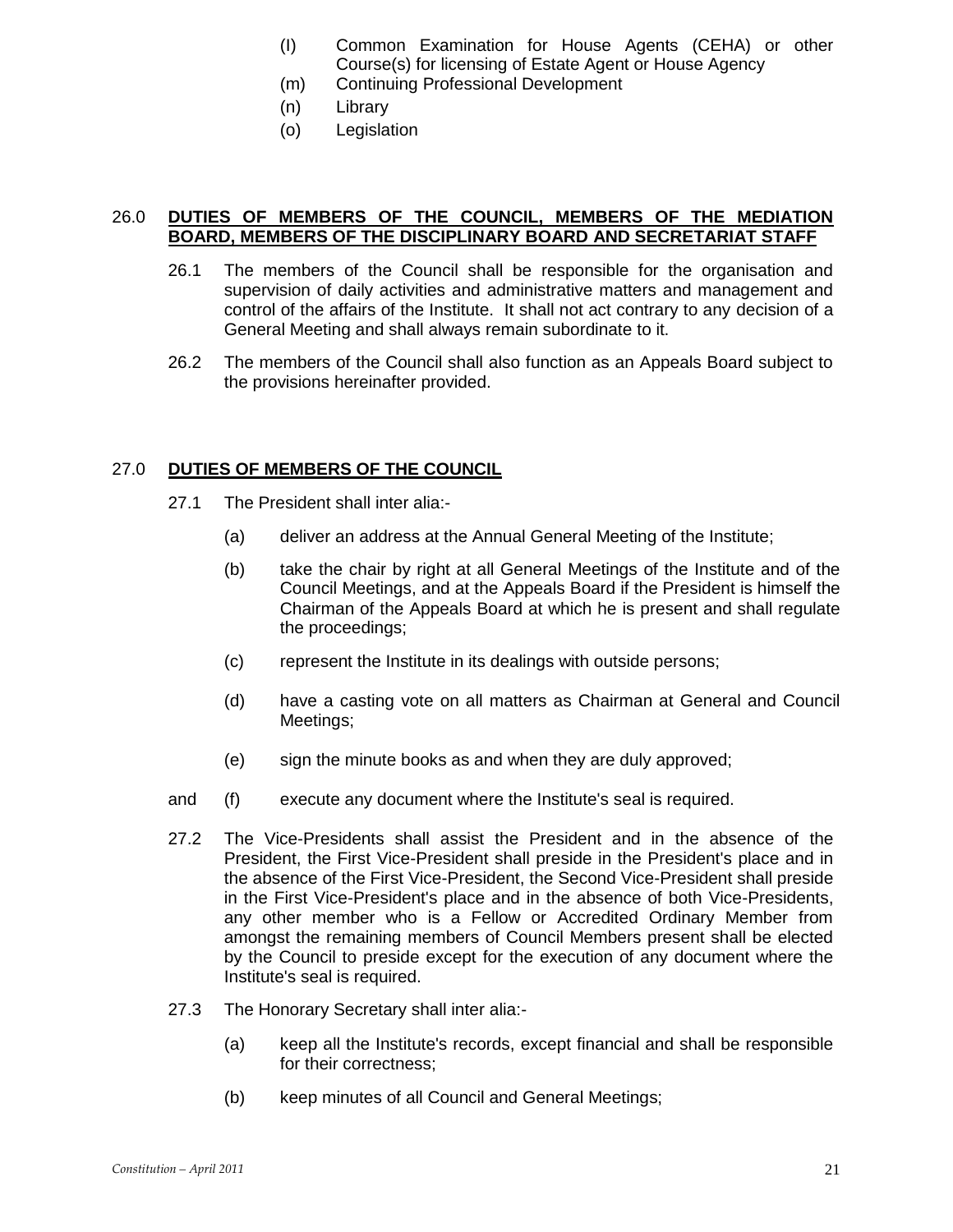- (c) maintain up-to-date Registers of Members at all times;
- (d) be responsible for safe-keeping and proper care of all the Institute's documents, records and properties;
- (e) serve the appropriate notices for Council Meetings and General Meetings;
- and (f) execute any document where the Institute's seal is required.
- 27.4 The Asst Honorary Secretaries shall assist the Honorary Secretary in the discharge of the latter's duties and only one shall be appointed by the Council to deputise him in his absence except for the execution of any document where the Institute's seal is required.
- 27.5 The Honorary Treasurer shall inter alia:-
	- (a) keep the financial records of the Institute and be responsible for their correctness;
	- (b) demand and receive all monies due to the Institute and deposit those received in the name of the Institute in a bank(s)/financial institution(s) approved by the Council;
	- (c) have power to retain in his hand for current expenses of the Institute a sum of money not exceeding one thousand dollars (\$1,000/-);
	- (d) disburse monies on behalf of the Institute and all such payments exceeding the sum of two hundred dollars (\$200/-) shall be made by cheques drawn in the name of the payees;
	- (e) prepare and circulate to all members of the Council a financial statement of the Institute at the end of the preceding month before the Council Meeting;
- and (f) be responsible for the preparation of the Annual Accounts.
- 27.6 No receipt issued on behalf of the Institute shall bind the Institute unless it bears the signature of the Honorary Treasurer or the Asst Honorary Treasurer.
- 27.7 All cheques drawn on behalf of the Institute shall be signed by the Honorary Treasurer or one of the Asst Honorary Treasurers and the President or one of the Vice-Presidents.
- 27.8 The Asst Honorary Treasurers shall assist the Honorary Treasurer in the discharge of the latter's duties and deputise him in his absence.
- 27.9 All Ordinary Members of the Council shall assist the Council in the general administration of the Institute and perform any duty assigned by the Council which are pertinent to further the interests of Members and to achieve the Institute's objectives.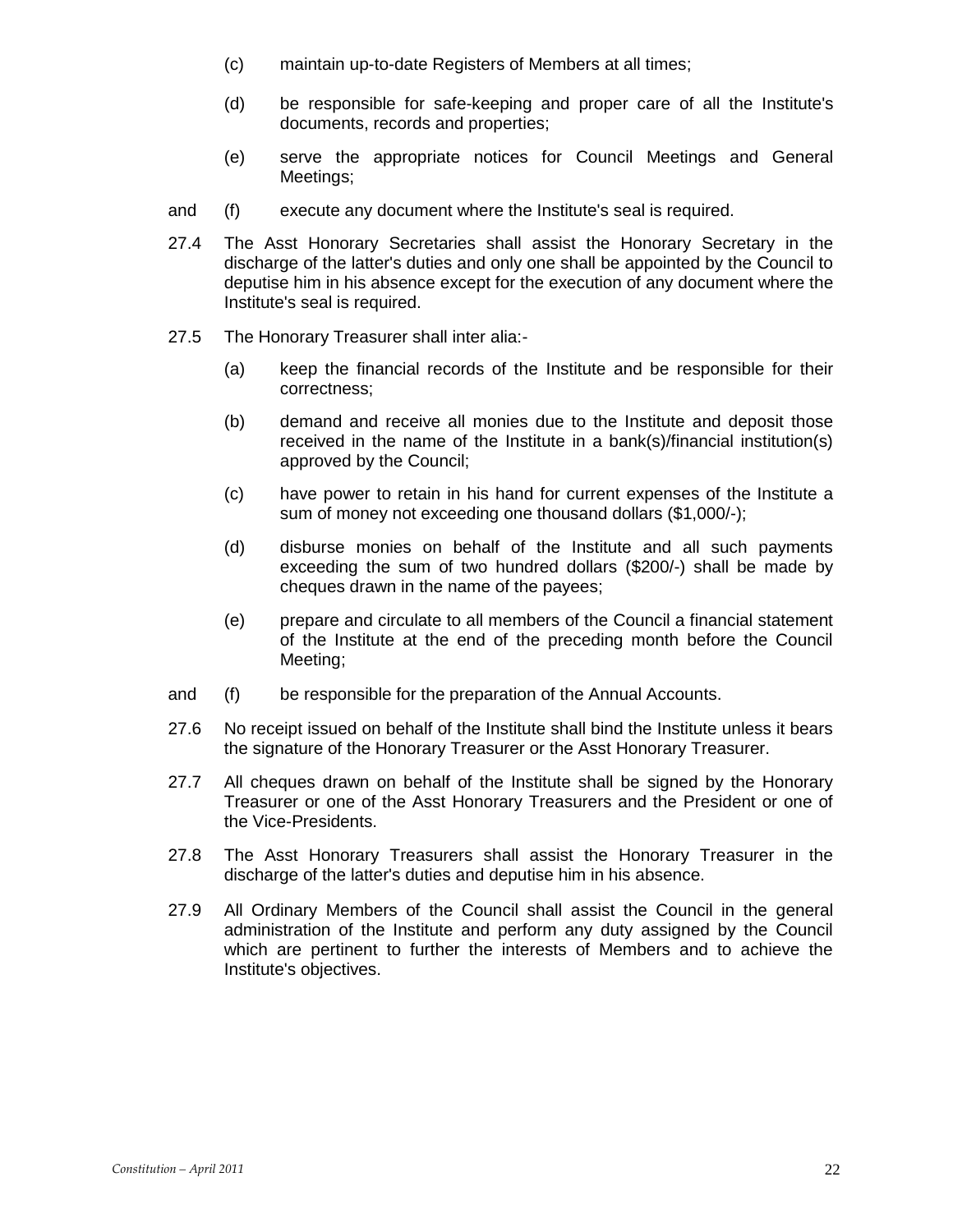# 28.0 **DISPUTE RESOLUTION CENTRE**

- 28.1 The Institute's Dispute Resolution Centre shall comprise the Mediation Board, the Disciplinary Board and the Appeals Board and the due processes conducted under their respective purviews and jurisdictions.
- 28.2 All applications to mediate any disputes and all written complaints as provided hereinafter following, pertaining to any breach of the provisions of the Constitution, Bye-Laws and Code of Conduct and Ethics shall at the first instance be referred by the President to the Chairman of the Mediation Board for mediation.
- 28.3 Parties to mediation who have come to an agreement to resolve their disputes or complaints shall enter into a written agreement setting out in full the terms of their agreement which shall be binding upon them and enforceable at a Court of Law.
- 28.4 Where any dispute is not successfully mediated the parties are at liberty to bring the matter to a Court of Law for settlement. Where any complaint is not successfully mediated, the President may refer such complaint to the Chairman of the Disciplinary Board for adjudication, subject at all times to the power of the President to refer any complaint to the Chairman of the Disciplinary Board for adjudication without first referring the complaint to the Mediation Board, where it appears appropriate to do so.

# 29.0 **MEDIATION BOARD**

- 29.1 There shall be a Mediation Board elected at each alternative Annual General Meeting who shall mediate differences, dispute, disagreements and the like ("disputes") between and amongst member(s), and member(s) and the public or client(s) of member(s).
- 29.2 All applications to mediate any disputes, between member(s) or between member(s) and the public or client(s) of the member(s), and all written complaints against member(s) by member(s) or by the public or client(s) pertaining to any breach of the provisions of the Constitution, Bye-Laws and Code of Conduct and Ethics shall at the first instance be referred by the President to the Chairman of the Mediation Board within fourteen (14) days of receipt of the application or written complaints, as the case may be, subject to Article 30.1 below.
- 29.3 The Chairman of the Mediation Board shall study the matter and either himself in person or appoint a member of the Mediation Board to mediate the matter within fourteen (14) days upon receipt of the written complaint from the President.
- 29.4 The member(s) of the Mediation Board so appointed shall try to resolve the dispute or complaint.
- 29.5 No member of the Mediation Board shall mediate in a dispute or complaint if he has an interest, direct or indirect, in the dispute or complaint or outcome of the dispute or complaint.
- 29.6 If the member(s) of the Mediation Board so appointed shall be unable to resolve the dispute or complaint he/they shall submit a written report to the Chairman of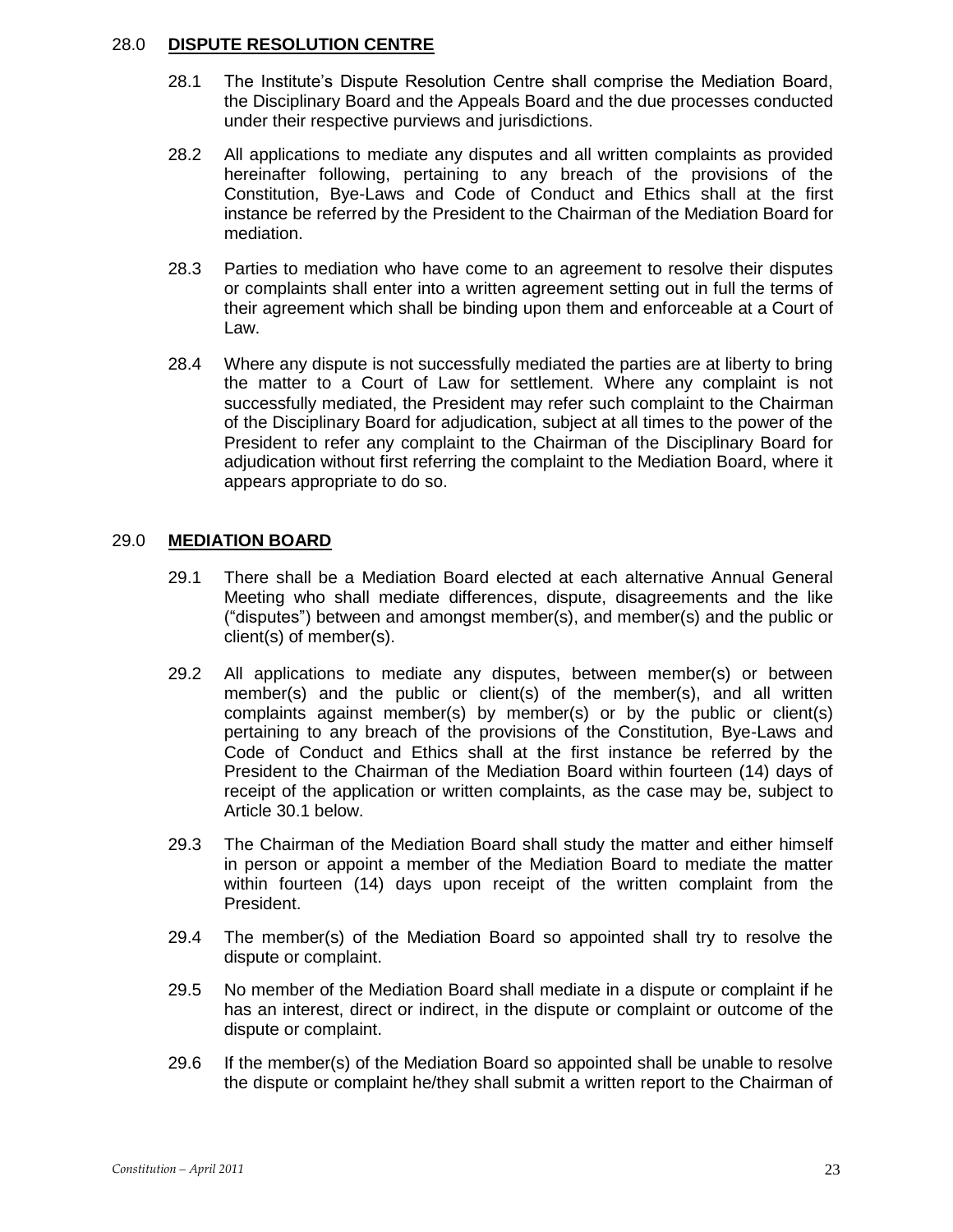the Mediation Board within fourteen (14) days who shall try to resolve the dispute or complaint himself.

- 29.7 The Chairman of the Mediation Board shall submit a written report on any dispute or complaint handled whether resolved or otherwise within fourteen (14) days on the close of the dispute or complaint to the President who shall table the report for Council's attention.
- 29.8 In the event that members of the Mediation Board are unable to resolve the dispute or complaint, the parties to the matter may bring the matter to a Court of Law for settlement.
- 29.9 At the date of the following Annual General Meeting if the member(s) of the Mediation Board is/are in the process of mediation he/they is/are empowered to continue the mediation notwithstanding that a new Mediation Board is elected for the following term.
- 29.10 The President may refer any complaint which is not successfully mediated to the Disciplinary Board for adjudication.

## 30.0 **DISCIPLINARY BOARD**

- 30.1 Notwithstanding the provisions in Article 29.2, the President may, if it appears appropriate to do so, refer a written complaint directly to the Disciplinary Board, instead of the Mediation Board.
- 30.2 There shall be a Disciplinary Board elected at each alternate Annual General Meeting who shall investigate any complaint against any Member of any category of membership referred to it by the President, subject to the right of the President in Article 30.1, and it shall take the necessary and appropriate action. Any member aggrieved by the decision or actions of the Board shall have the right to appeal to the Appeals Board.
- 30.3 Subject to Article 30.1, any written complaint by Member(s) against Member(s) or by client(s) against Member(s) or by public against Member(s) on breach of any of the provisions of the Constitution, Bye-Laws and/or the Code of Conduct and Ethics which have not been resolved by the Mediation Board shall be referred by the President to the Chairman of the Disciplinary Board within fourteen (14) days of the conclusion of the unsuccessful mediation.
- 30.4 The Council shall refer to the Chairman of the Disciplinary Board any Member who:-
	- (a) in the Council's opinion has been guilty of disgraceful conduct;
	- (b) in the Council's opinion has been guilty of bringing disrepute to the profession and/or the Institute;
	- (c) has violated any of the provisions of the Constitution, Bye-Law and/or Code of Conduct and Ethics;
	- (d) is adjudicated a bankrupt;
	- (e) uses any designation or initials to which he is not entitled to;
	- (f) uses or permits to be used in conjunction with the title of a body corporate, designations or initials or description indicating membership of the Institute;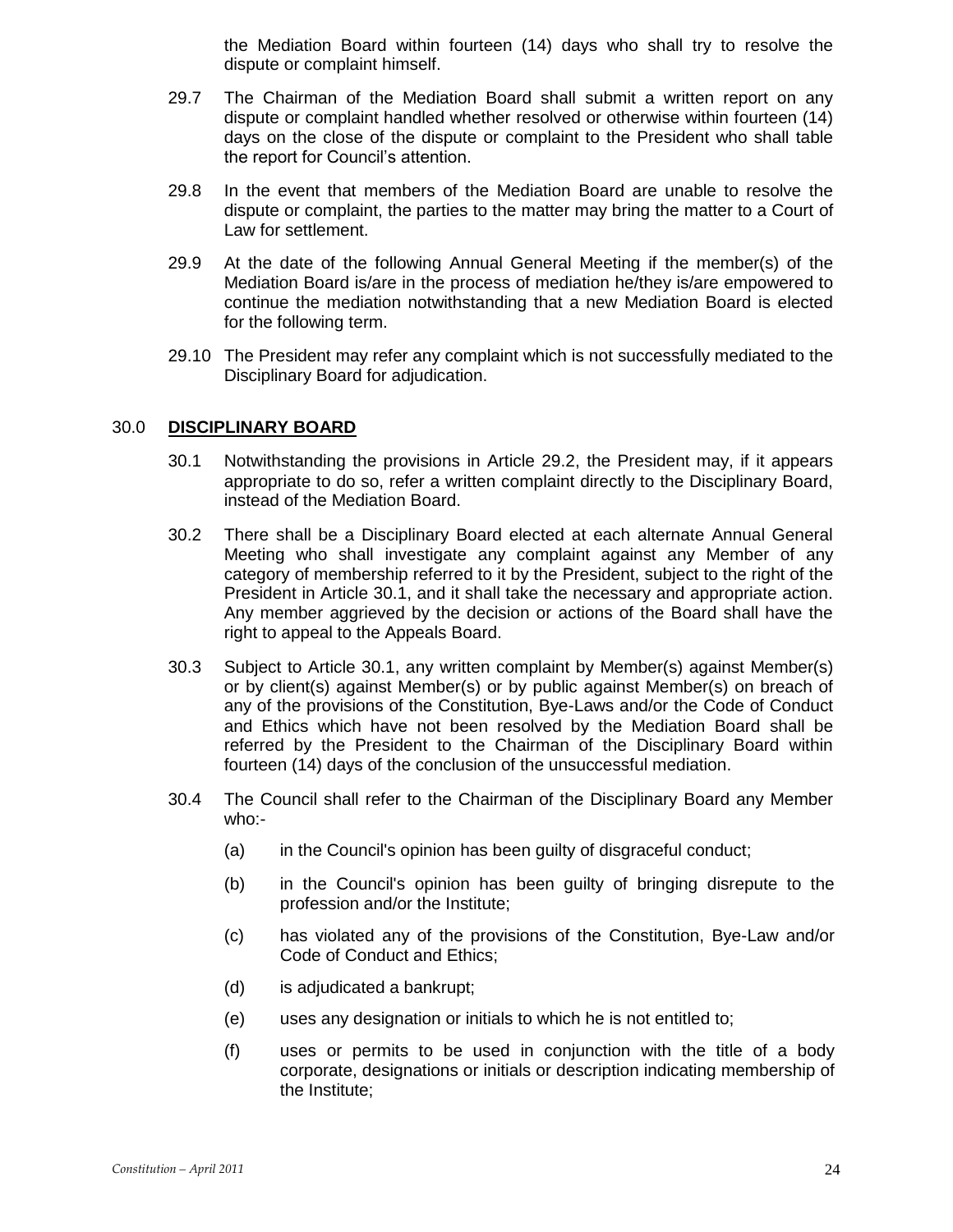- and (g) is convicted of embezzlement, larceny, fraud or other criminal offence involving moral turpitude.
- 30.5 The Chairman of the Disciplinary Board shall within fourteen (14) days upon receipt of the written complaint from the President form a Disciplinary Committee comprising of three (3) members of the Disciplinary Board to study and investigate into the complaint.
- 30.6 Any member of the Disciplinary Committee, who has an interest, direct or indirect, in the matter or outcome of the matter complained of shall declare in writing his interest and discharge himself from serving in the Disciplinary Committee.
- 30.7 Unless the members of the Disciplinary Committee include the Chairman of the Disciplinary Board who shall be the Chairman of the Disciplinary Committee, the members shall amongst themselves elect a Chairman and a Secretary for the Disciplinary Committee.
- 30.8 If the Chairman of the Disciplinary Board is a member of the Disciplinary Committee he shall appoint one of the other members as a Secretary for the Disciplinary Committee.
- 30.9 The proceedings of the Disciplinary Committee shall be:-
	- (a) conducted in an informal manner;
	- (b) held in private; and
	- (c) without the presentation by an advocate or solicitor or any other person, paid or otherwise.
- 30.10 The Disciplinary Committee may of its own motion or at the request of any party, request the presence of any witness and/or require the production of any document, record, book of account or other materials which it deems relevant to the case.
- 30.11 The Disciplinary Committee shall in the first instance meet not later than fourteen (14) days after its formation to determine whether the member has prima facie breached any of the provisions of the Constitution, Bye-Laws and/or the Code of Conduct and Ethics.
- 30.12 If the Disciplinary Committee has in the first instance determined that the Member has not prima facie breached any of the provisions of the Constitution, Bye-Laws and/or the Code of Conduct and Ethics, the Disciplinary Committee shall treat the matter as closed and submit a detailed written report on its findings to the Council within fourteen (14) days from the date of the Meeting.
- 30.13 If the Disciplinary Committee has in the first instance determined that there is a prima facie case against the member, the Secretary of the Disciplinary Committee shall immediately serve a Notice of Complaint against the Member requesting him to reply in writing to the Disciplinary Committee within fourteen (14) days from the date of the Notice of Complaint and to appear before the Disciplinary Committee on the date and time stated in the Notice of Complaint.
- 30.14 The Notice of Complaint shall be sent by registered post to the last known address of the Member concerned.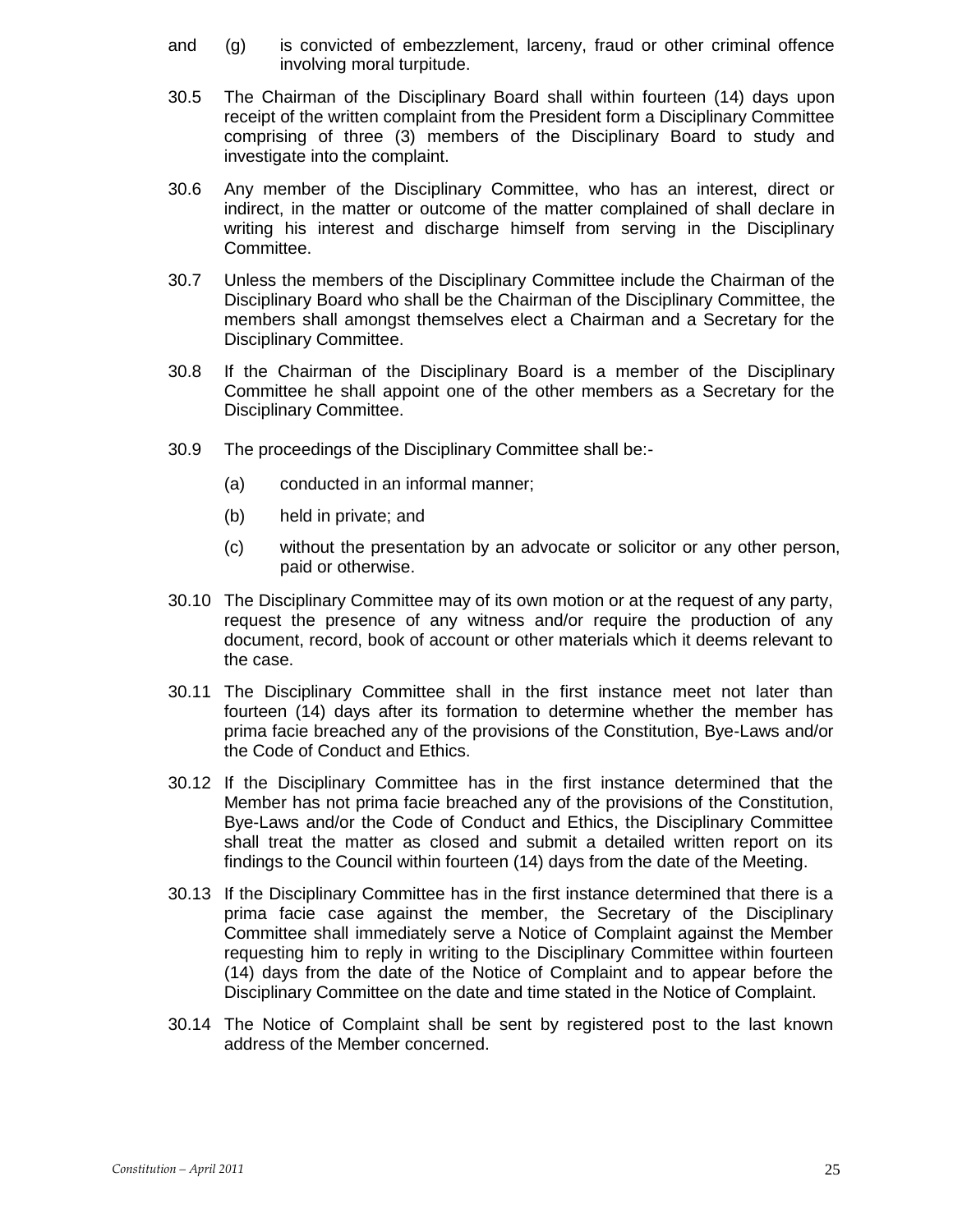- 30.15 The Notice of Complaint shall contain short particulars of the complaint and state the date, time and place of the hearing at which the complaint will be considered.
- 30.16 The Notice of Complaint shall also call upon the member to rebut and explain the matter complained of in writing and personally and notify him that his reply and notice of intention to appear must be received by the Secretary within fourteen (14) days from the date of the Notice of Complaint and inform him of the right of the Disciplinary Committee to proceed in his absence.
- 30.17 The Member concerned shall appear before a Disciplinary Committee to rebut and explain the matter of which complaint is made on the date and time stated in the Notice of Complaint.
- 30.18 If the Member concerned fails to comply with the Disciplinary Committee's instruction in the Notice of Complaint or give Notice of Appearance before the Disciplinary Committee within fourteen (14) days of the date of the Notice of Complaint, the Disciplinary Committee may consider and act upon the complaint without further reference to him.
- 30.19 The Disciplinary Committee shall have power to extend the time within which a reply or Notice of Appearance must be made and to alter the date, time and place of the hearing at its absolute discretion, adequate notice of such alteration to be given to the Member concerned.
- 30.20 At the hearing of the Disciplinary Committee to consider the complaint the Disciplinary Committee may resolve to:-
	- (a) dismiss the charge against the Member
- or (b) reprimand the Member and warn him not to repeat the conduct on which the complaint was founded
- or (c) suspend the member from exercising any rights or privileges of membership of the Institute for such a period and/or on such conditions as the Disciplinary Committee deems fit
- or (d) expel the Member from the Institute
- or (e) revoke the member's practicing certificate or procure the revocation of the House Agent's License issued by the Inland Revenue Authority of Singapore and/or any other relevant government authorities.
- 30.21 The Disciplinary Committee shall inform the Member concerned in writing the action taken.
- 30.22 The Disciplinary Committee shall within fourteen (14) days from the date of the concluded hearing submit a detailed written report to the Council. The Report is to be signed by all three (3) members of the Disciplinary Committee.
- 30.23 The detailed written report shall state:-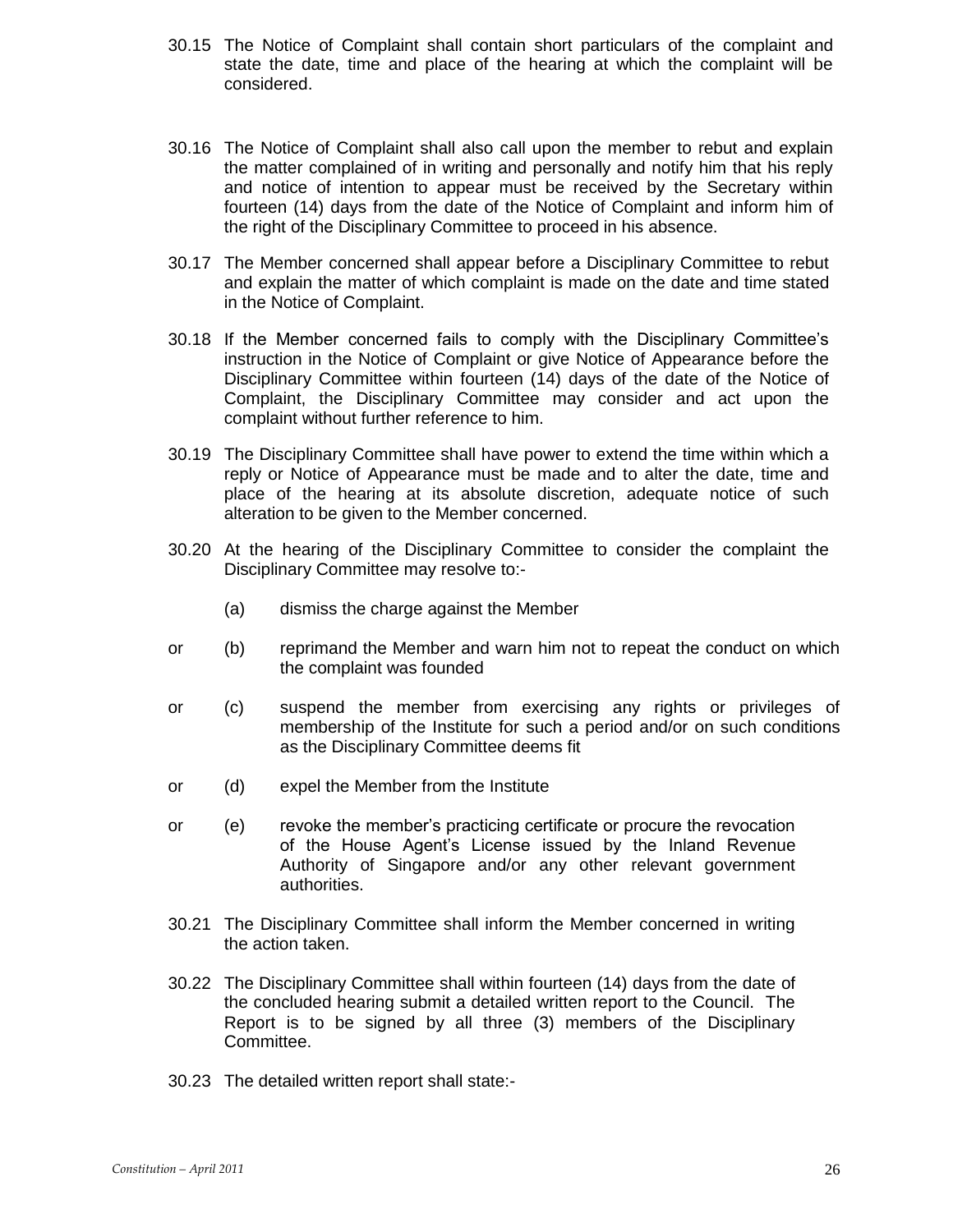- (a) the name of the Member complained of;
- (b) the nature of the complaint;
- (c) the result of the investigation in the first instance;
- (d) the date of service of the Notice of Complaint to the Member concerned;
- (e) the reply, if any, from the Member concerned after the service of the Notice of Complaint and the date of reply;
- (f) the findings of the Disciplinary Committee, whether the Member complained of attended the hearing and whether any witness(es) was interviewed
- and (g) the action taken against the Member concerned.
- 30.24 The Council after receipt of the detailed written report from the Disciplinary Committee shall direct the Honorary Secretary to inform the complainant on the dismissal of the charge or the action taken against the member complained of.
- 30.25 If the Member concerned is reprimanded, the Honorary Secretary shall enter in the Register of Members against the member's name, the charge against the member concerned and that he has been reprimanded.
- 30.26 If the Member concerned is suspended the Honorary Secretary shall enter in the Register of Members against the member's name, the charge against the member concerned, the period of suspension and the conditions for the suspension, if any.
- 30.27 If the Member concerned is expelled the Honorary Secretary shall enter in the Register of Members against the member's name, the charge against the member concerned and the expulsion and his name shall be deleted and he shall thereupon cease to be a member of the Institute.
- 30.28 If the Member is suspended or expelled he shall immediately return his Diploma of Membership.
- 30.29 If the Member is suspended he shall not use any designations or initials or description implying membership or former membership of the Institute during the period of suspension.
- 30.30 If a suspended Member fails or refuses to comply with the restriction on the use of preceding designations or initials or description, the Council may publish publicly the name and address of the Member, the offence committed and the penalty imposed.
- 30.31 No Member shall be entitled to resign from the Institute after he has been notified of the commencement of any proceedings against him until such proceedings have been conducted.
- 30.32 The Disciplinary Committee shall be entitled to proceed with the expulsion of a Member notwithstanding the resignation or purported resignation of such Member.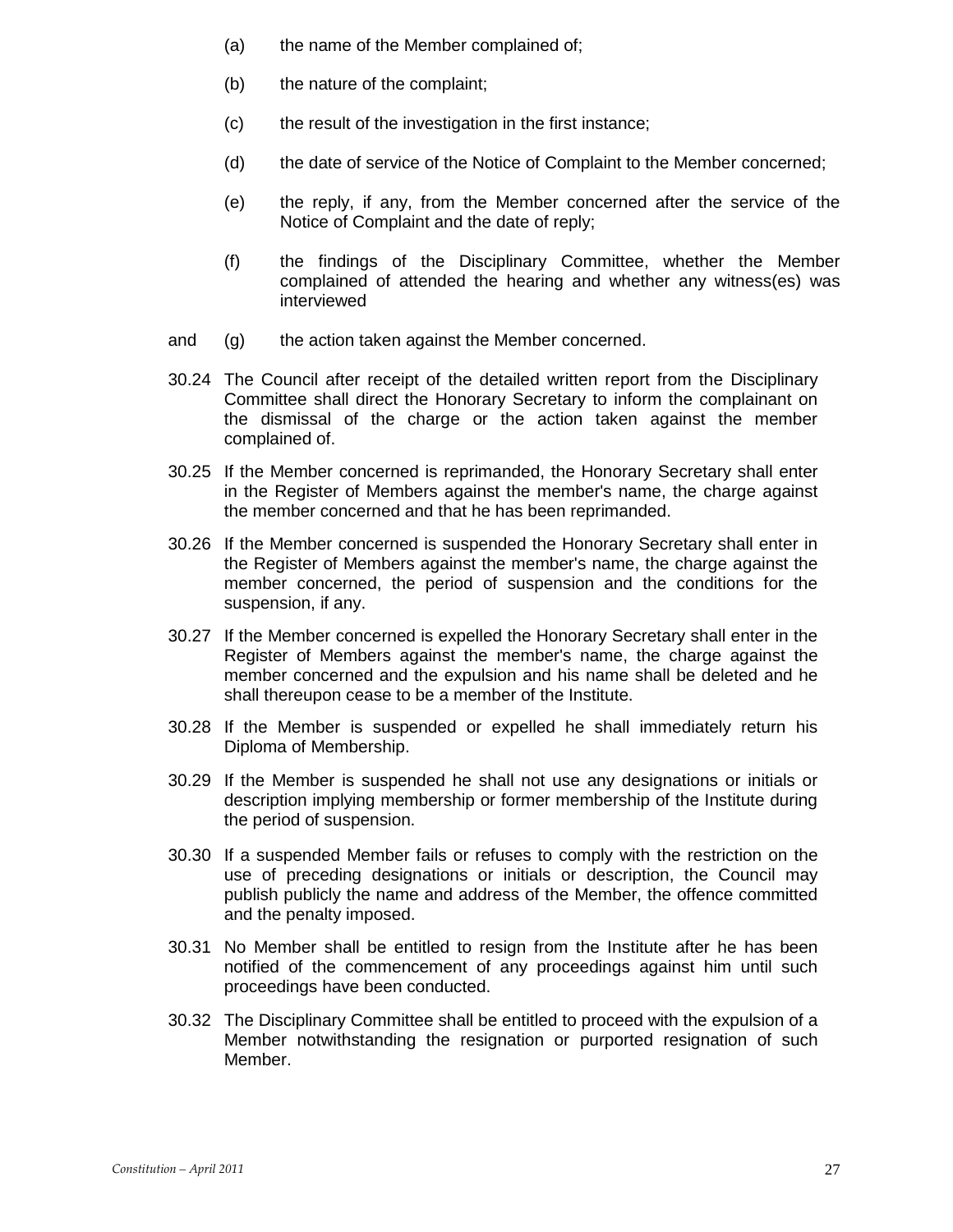- 30.33 A Member who has been suspended by a Disciplinary Committee and who desires to have his rights and privileges restored to him, shall be required to apply in writing for the restoration of his rights of membership. In the event, the suspension is with conditions, the application shall be referred to the Disciplinary Committee for consideration and resolution.
- 30.34 A suspended Member remains subject to the provisions of the Constitution, Bye-Laws and the Code of Conduct and Ethics.
- 30.35 At the date of the following Annual General Meeting, if the Disciplinary Committee is in the process of hearing a complaint it shall be empowered to continue the hearing notwithstanding that a new Disciplinary Board is elected for the following term.

# 31.0 **APPEALS BOARD**

- 31.1 There shall be an ad-hoc Appeals Board which shall be appointed by the President which shall determine any appeal made to it by any member or party affected by the findings of the Disciplinary Board or the Disciplinary Committee constituted thereunder.
- 31.2 The President shall appoint one of the other members as a secretary to the Appeals Board.
- 31.3 The quorum of the Appeals Board shall be five (5), which shall comprise:-
	- (a) (i) EITHER the President who then shall be the Chairman and three (3) other members of the Council
- or (ii) four (4) members of the Council, one (1) of whom shall be appointed by the President as the Chairman
- and (b) one (1) honorary legal advisor.
- 31.4 No member of the Appeals Board shall take part in the hearing of an adjourned appeal who was not present at all previous hearings of the appeal.
- 31.5 The proceedings of the Appeals Board shall not be open to the public.
- 31.6 No act or proceedings of the Appeals Board shall be questioned on account of any vacancy on it.
- 31.7 Any member or party wishing to appeal against any decision of the Disciplinary Board or the Disciplinary Committee constituted thereunder shall within twenty-eight (28) days from the date of being notified by the Honorary Secretary of the action to be taken against the member complained of under Article 30.24 deliver to the President a Notice of Appeal stating concisely the grounds for his appeal and the relief sought. The President shall notify the Chairman of the Appeals Board accordingly as soon as practicable.
- 31.8 Within fourteen (14) days upon receiving such Notice of Appeal, the Chairman of the Appeals Board and three (3) members of the Council appointed by the President and one (1) Honorary Legal Advisor shall comprise the Appeals Board who shall hear or consider the appeal.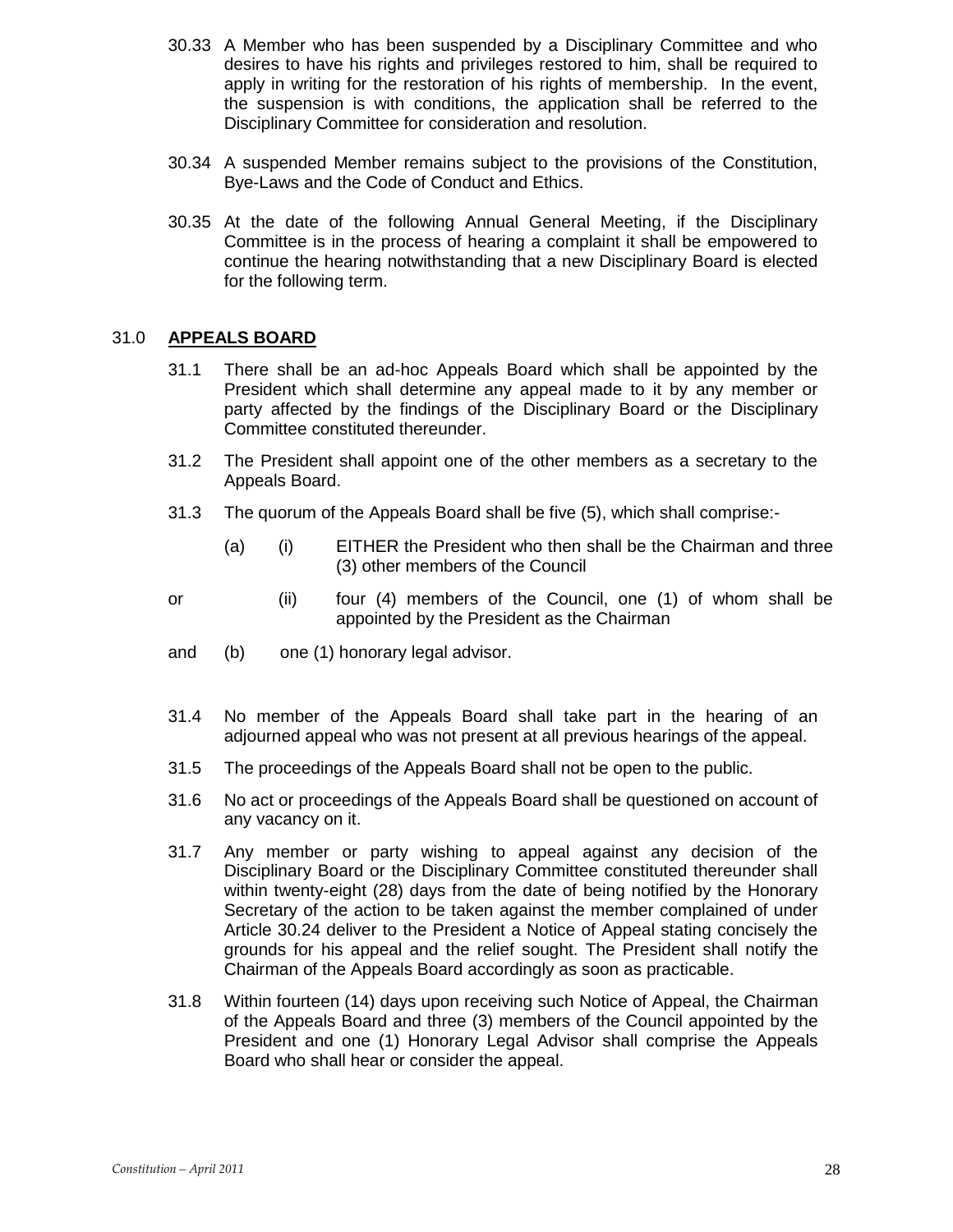- 31.9 The Appeals Board may refuse to entertain any appeal it deems to be frivolous or without merit.
- 31.10 Any member of the Appeals Board, who has an interest, direct or indirect, in the matter or outcome of the matter complained of shall declare in writing his interest and discharge himself from serving in the Appeals Board.
- 31.11 As soon as may be after receiving such Notice of Appeal the Chairman or the Secretary of the Appeals Board, as the case may require, shall give to the appellant and the respondent notice of the date, time and place for hearing the appeal.
- 31.12 An appeal hearing shall not be a full review of the matter. The Appeals Board shall consider no new evidence unless such evidence was not reasonably available to the person concerned, the Disciplinary Board or the Disciplinary Committee (as the case may be) at any time prior to the decision appealed from.
- 31.13 The procedures of the Appeals Board shall be:-
	- (a) conducted in an informal manner;
	- (b) held in private; and
	- (c) without the representation by an advocate or solicitor or any other person, paid or otherwise.
- 31.14 The Appeals Board shall consider the appeal as a paper hearing unless in the opinion of the Appeals Board it is inappropriate for the appeal to be considered by way of a paper hearing or unless the person concerned requests that the appeal be considered by way of an oral hearing by giving at least fourteen (14) days notices before the hearing date.
- 31.15 At any paper or oral hearing, legal counsel or Advisors of the Institute may attend for the purpose of giving legal advice to the Appeals Board.
- 31.16 At any oral hearing, the person concerned, or any member of the Disciplinary Board or the Disciplinary Committee shall have the right to attend, and subject to the restriction on the introduction of evidence referred to above, make submissions concerning the grounds upon which the appeal is based.
- 31.17 The Appeals Board may at any time request the attendance of such persons as the Appeals Board deems appropriate at any oral hearing.
- 31.18 If the person concerned or any other person(s) requested by the Appeals Board to attend an oral hearing fail(s) to appear at the oral hearing, the Appeals Board may, upon proof of service of the notice of the hearing proceed to consider the appeal in their absence.
- 31.19 Any party in the appeal proceedings shall, subject to any order made by the Appeals Board, be entitled to be present during the proceedings and may participate therein either in person or, with the consent of the Appeals Board, through some other person throughout the proceedings. Where a party in the proceedings is a company, the party shall be regarded as participating in the proceedings in person if it participates through any of its directors.
- 31.20 The onus of proving that the grounds stated by the Disciplinary Committee for its decision are not correct or do not justify such decision shall be upon the appellant.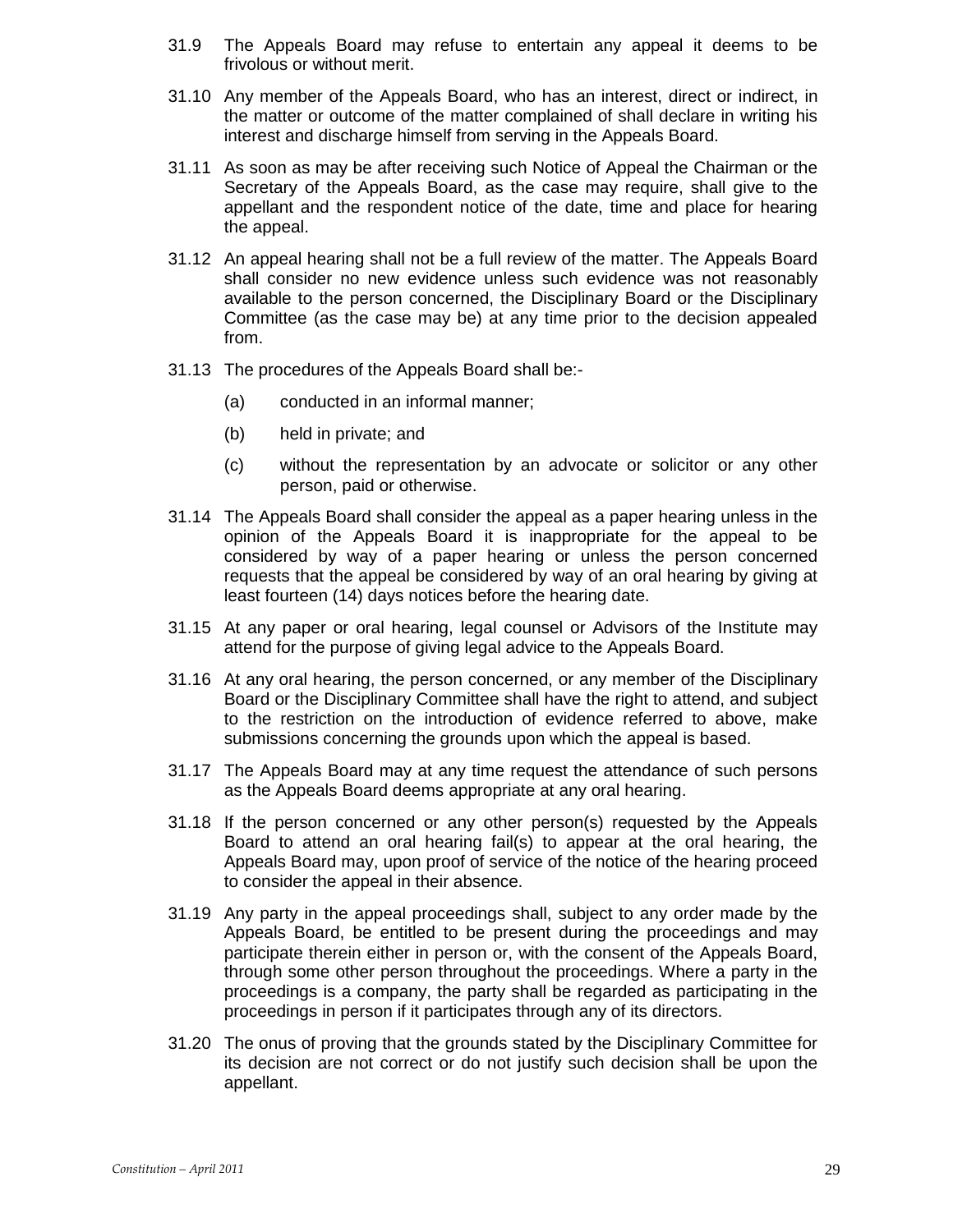- 31.21 Neither the Disciplinary Committee nor the appellant may at the hearing rely upon any grounds other than those stated by the Disciplinary Committee or by the appellant.
- 31.22 Rules of evidence do not apply to the conduct of any appeal hearing. The Appeals Board may attach such weight as it thinks appropriate to any material presented before it, notwithstanding that such material may not be admissible in civil or criminal proceedings.
- 31.23 At any paper or oral hearing, the Appeals Board shall, on the basis of any evidence presented to it and such submissions as may be given by any persons requested to attend an oral hearing by the Appeals Board, consider the appeal and exercise any of the disciplinary powers available to the Disciplinary Board or the Disciplinary Committee as it may consider appropriate under the circumstances.
- 31.24 The Appeals Board shall deliver its decision dismissing or allowing the appeal, confirming, varying or revoking any decision made or sanction(s) imposed on the person concerned by the Disciplinary Board or Disciplinary Committee on the person concerned as the Appeals Board shall consider appropriate.
- 31.25 Pending the outcome of any appeal to the Appeals Board, the decision being appealed against shall remain in force and be valid and binding upon the person concerned.
- 31.26 The decision of the Appeals Board shall be conclusive and binding on the person concerned.
- 31.27 The Appeals Board may, subject to the provisions of the Constitution:-
	- (a) determine its own procedures;
	- (b) subject to the restriction on the introduction of evidence referred to above, receive and consider any materials, whether by way of oral evidence, written statements, documents or other things, even though such material would not be admissible in civil or criminal proceedings;
	- (c) administer oaths and affirmations;
	- (d) examine on oath, affirmation or otherwise any person attending before it and require such person to answer all questions put by or with the consent of the Appeals Board;
	- (e) award to a witness such expense as, in its opinion, he has reasonably incurred by reason of his attendance at the proceedings;
	- (f) determine the manner in which the material referred to in paragraph (b) above is to be received;
	- (g) adjourn any proceedings;
	- (h) make an order where the decision is in favour of the appellant, to reimburse the appellant his costs incurred in the appeal;
- and (i) do or cause to be done any other thing which is either necessary or expedient to enable it to perform its functions.

# 32.0 **SECRETARIAT STAFF**

30.1 The Council may appoint and remove secretariat staff whether permanent or temporary as may be necessary for carrying out the affairs of the Institute.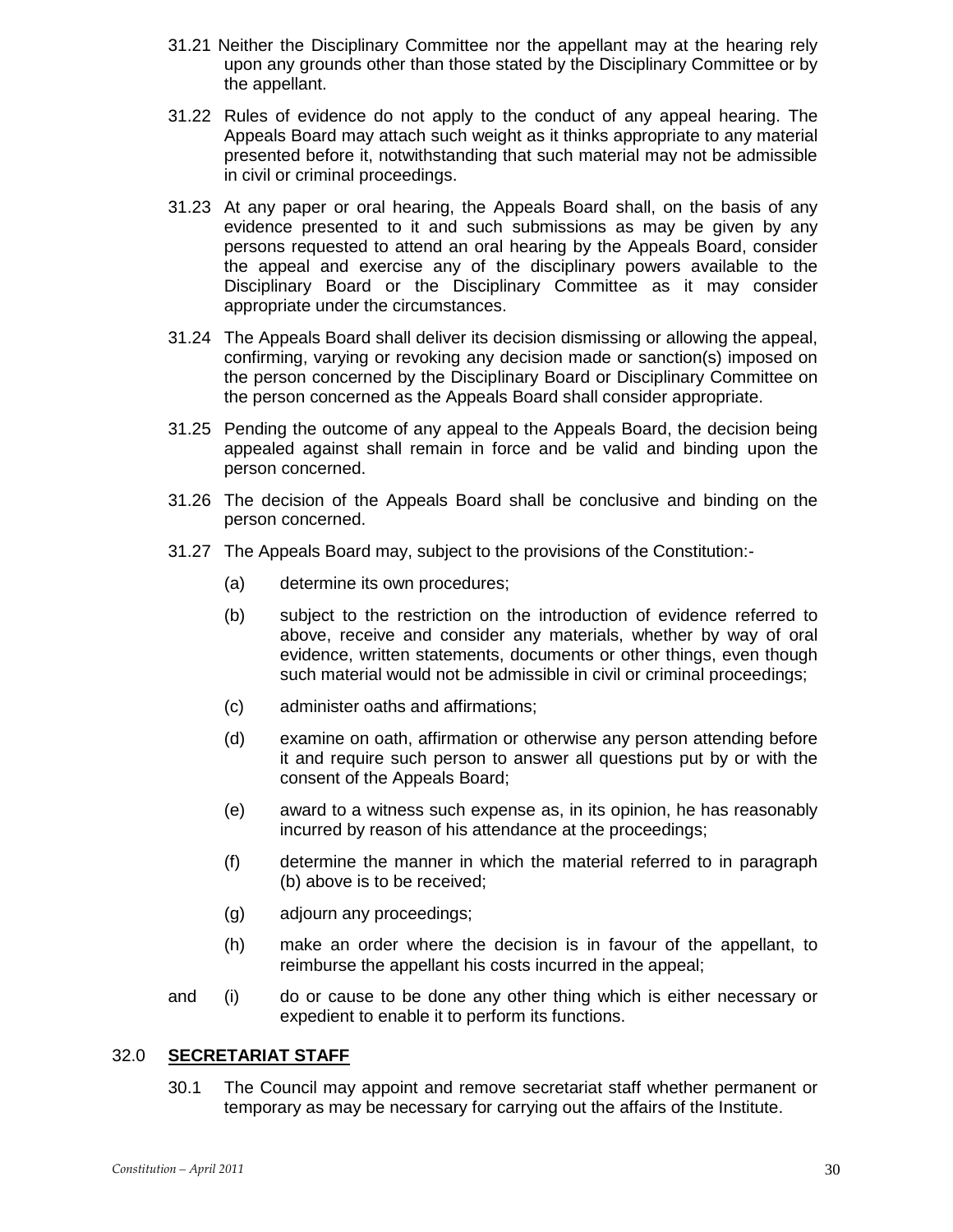30.2 The duties, salaries and remuneration of the secretariat staff shall be determined by the Council.

#### 33.0 **FINANCE AND AUDITOR**

- 33.1 A firm of Certified Public Accountants shall be appointed as Auditor at each Annual General Meeting for a term of one (1) year and shall be eligible for reappointment
- 33.2 The Auditor shall present at each Annual General Meeting:-
	- (a) An audited Income and Expenditure Statement of the Institute for the preceding Financial Year
- and (b) an audited Balance Sheet of the Institute as at the end of the preceding Financial Year
- and (c) a report in respect of the Institute's financial affairs.
- 33.3 The Auditor appointed in accordance with the above provisions shall audit and certify the accounts examined by him in writing and state whether:-
	- (a) he has obtained all the information and explanation which, to the best of his knowledge and belief, were necessary for the purposes of his audit
- and (b) in his opinion, proper Books of Account have been kept, so far as appears from the examination of these books
- and (c) the Annual Accounts are in agreement with the Books of Accounts and returns
- and (d) in his opinion and to the best of his knowledge and belief and according to the explanations given to him the Annual Accounts gives a true and fair view of the state of the Institute's financial affairs as at the end of its Financial Year and of the income and expenditure for its Financial Year.
- 33.4 The Auditor shall also carry out during the Financial Year such audit as the President or Council may direct for any period within their tenure of office at any date and make a report to the Council.
- 33.5 A copy of the audited annual accounts shall be circulated together with the notice convening the Annual General Meeting at which the accounts are to be laid before the Institute.
- 33.6 A person shall not be qualified for appointment as an auditor unless he is a Certified Public Accountant as defined under the Accountants Act (Cap. 2).
- 33.7 The appointed Auditor shall have the right of access at all times to the books, accounts and vouchers of the Institute and shall be entitled to enquire from any Member or person belonging to any category of membership or from any staff of the Institute such information and explanation as he thinks necessary for the performance of his duties.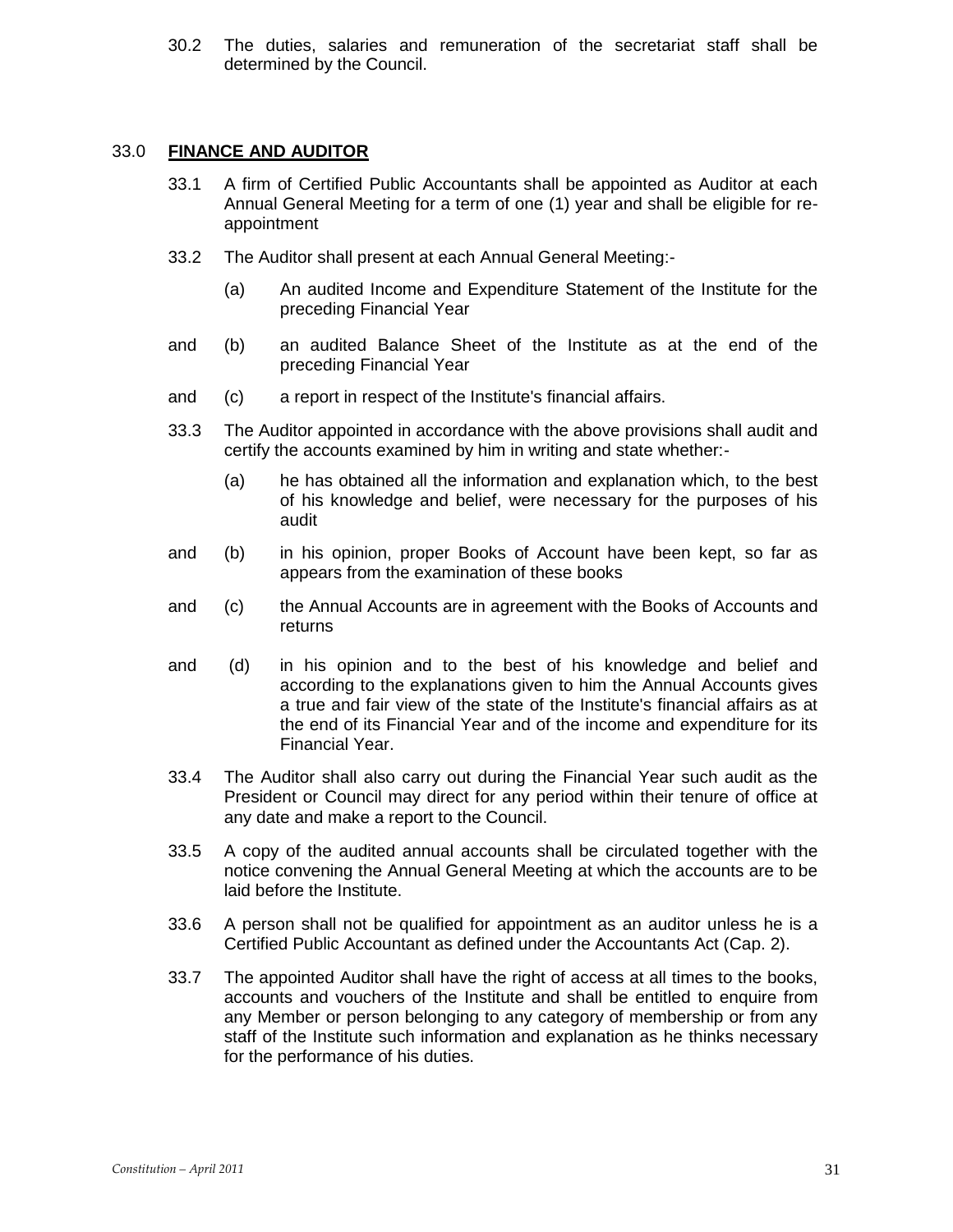- 33.8 The appointed Auditor shall be entitled to attend any Annual or Extraordinary General Meeting and to receive all notices of any communications regarding the same which any Member is entitled to receive and to be heard at any meeting which he attends on any part of the Business of the meeting which concerns him as Auditor of the Institute.
- 33.9 The financial year of the Institute shall be from  $1<sup>st</sup>$  February to  $31<sup>st</sup>$  January.
- 33.10 All Members, after a fourteen (14) days notice to the Council, shall have unrestricted access in inspecting any account book or document relating to all financial affairs of the Institute provided always that a letter of undertaking for non-disclosure and confidentiality shall have been duly signed by the said member and given to the Council prior to the inspection.

# 34.0 **CODE OF CONDUCT AND ETHICS**

- 34.1 All Members shall comply with the Institute's Code of Conduct and Ethics and all rules and regulations.
- 34.2 Such Code of Conduct and Ethics shall be amended by the Council from time to time to reflect prevailing market practices and conditions. The decision of the Council shall be final unless it is reversed at a General Meeting of Voting Members of the Institute present in persons or by proxy.
- 34.3Every Fellow and Member including those with Award of Honour both with and without voting rights is bound by the Code of Conduct and Ethics.
- 34.4 Any Fellow or Member including those with Award of Honour both with and without voting rights who breaches any of the provisions of the Code of Conduct and Ethics renders the person concerned liable to disciplinary action.

## 35.0 **TRUSTEES**

- 35.1 If the Institute at any time acquires any immovable property such property shall be vested in trustees subject to a declaration of trust.
- 35.2 The trustees of the Institute shall:-
	- (a) be either Fellow or Accredited Ordinary Members
- and (b) not be more than four (4) and not less than two (2) in number
- and (c) be elected at a General Meeting of Members
- and (d) not effect any sale or mortgage of the immovable property without the prior approval of a General Meeting of Members
- and (e) act in accordance with the resolution passed at a General Meeting.
- 35.3 The office of the trustee shall be vacated if:-
	- (a) the trustee dies or becomes a lunatic of unsound mind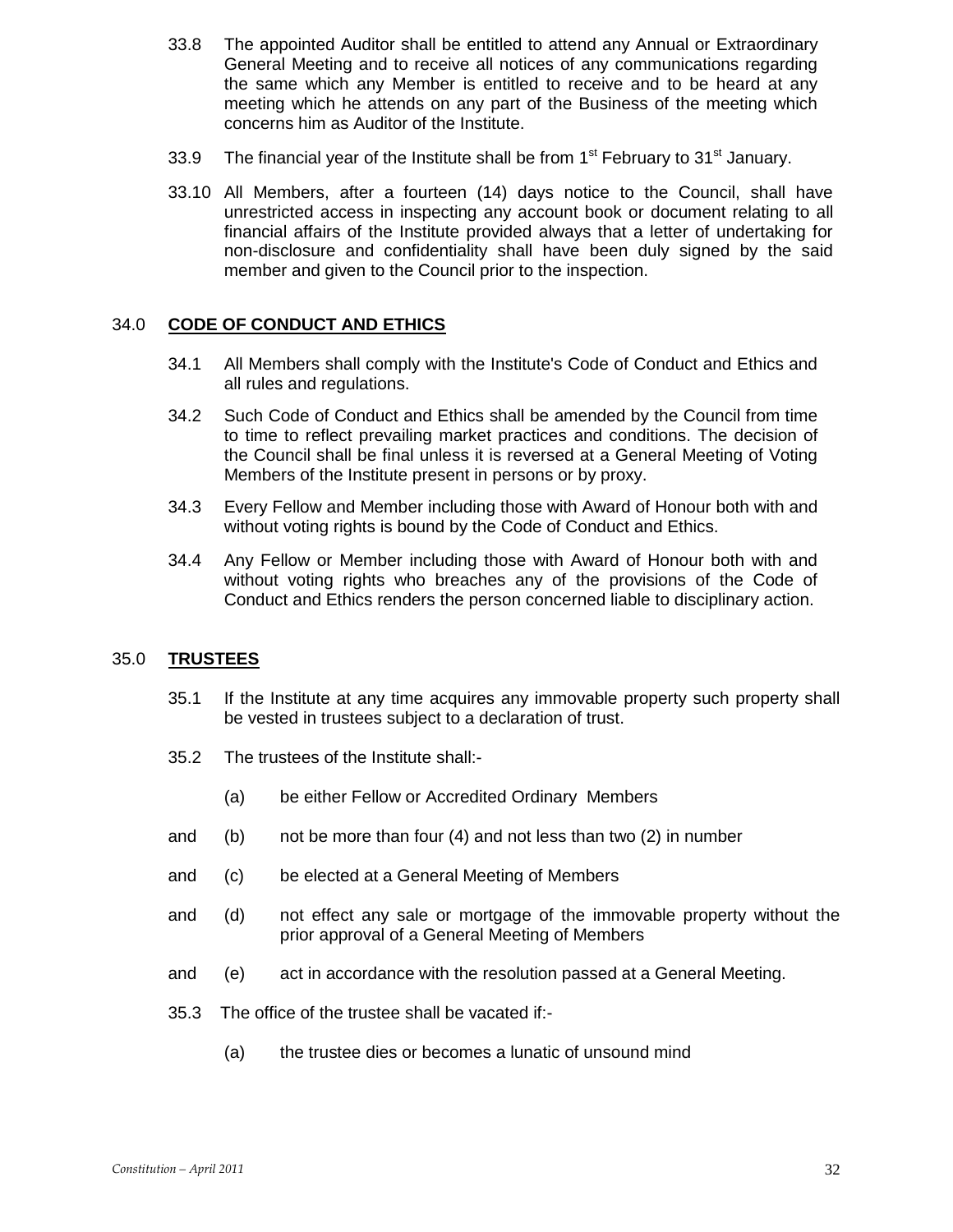- or (b) he is absent from the Republic of Singapore for a period of more than one (1) year
- or  $\epsilon$  he is guilty of misconduct of such kind as to render it undesirable that he continues as a trustee
- or (d) he ceases to be a Member or his membership is suspended
- or (e) he submits a notice of resignation from his trusteeship.
- 35.4 A notice of any proposal to remove a trustee from his trusteeship or to appoint a new trustee to fill a vacancy must be given by posting it on the Institute's notice board at least fourteen (14) days before the General Meeting at which the proposal is to be discussed. The result of such General Meeting shall then be notified to the Registrar of Societies.
- 35.5 The Voting Members of the Institute in a General Meeting may remove a trustee(s) and appoint another in his or their place and on the passing of a resolution of Voting Members of the Institute removing the trustee(s) such trustee(s) shall cease to be a trustee and shall be deemed to be removed or discharged from the trusts of any property of the Institute held by him as trustee and he shall sign and execute all such acts and documents as are necessary to give effect to such removal or discharge.
- 35.6 The address of the immovable properties acquired, the names of the trustees and any subsequent change must be notified to the Registrar of Societies.

## 36.0 **VISITORS AND GUESTS**

36.1 Visitors and Guests may be admitted into the premises of the Institute but they shall not be admitted into the privileges of the Institute. All visitors and guests shall abide by the Institute's rules and regulations.

## 37.0 **PROHIBITION**

- 37.1 Gambling of any kind, whether for stakes or not, is forbidden on the Institute's premises. The introduction of materials for gambling or drug taking and of bad characters into the Institute's premises is prohibited.
- 37.2 The funds of the Institute shall not be used to pay the fine of Member who has been convicted in Court.
- 37.3 The Institute shall not engage in any trade union activities as defined in any written law relating to trade unions for the time being in force in Singapore.
- 37.4 The Institute shall not attempt to restrict or interfere with trade or make directly or indirectly any recommendation to any arrangement with its Members which had the purpose or is likely to have the effect of fixing or controlling the price of any discount allowance or rebate relating to any goods or services which adversely affects consumer's interest.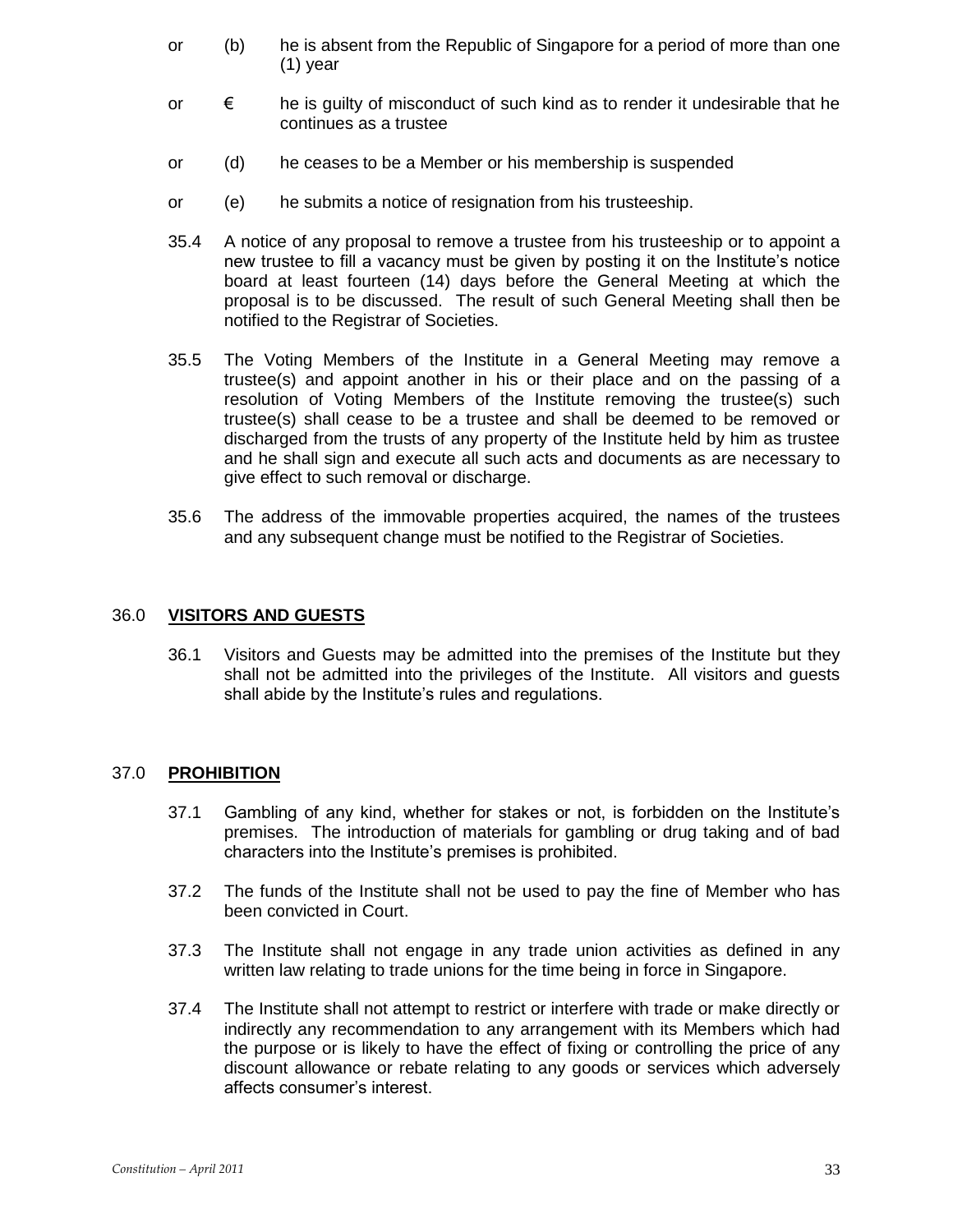- 37.5 The Institute shall not indulge in any political activity or allow its fund and/or premises to be used for political purposes.
- 37.6 The Institute shall not hold any lottery whether confined to its Members or not, in the name of the Institute or members of the Council or Members unless with the prior approval of the relevant authorities.
- 37.7 The Institute shall not raise funds from the public for whatever purposes without the prior approval in writing of the Assistant Director Operations, Licensing Division, Singapore Police Force and other relevant authorities.

# 38.0 **AMENDMENT TO CONSTITUTION**

38.1 This Constitution shall continue until a resolution for its amendment shall be passed by not less than twenty-five per centum (25%) of the total Voting Members of the Institute for the time being resident in Singapore expressed either in person or by proxy or by a minimum of three hundred (300) of the total Voting Members of the Institute expressed either in person or by proxy who constitute a majority of the Voting Members present, whichever is the lesser, in favour of that resolution at a General Meeting duly convened for that purpose. Such amendment shall not be enforced or applied without the prior approval in writing of the Registrar of Societies.

# 39.0 **INTERPRETATION**

- 39.1 In the event of any question or matter arising of any which is not expressly provided for in the Constitution, Bye-Laws or Code of Conduct and Ethics the Council shall have the power to decide thereon by a majority of at least nine (9) members of the Council.
- 39.2 The decision of the Council shall be final unless it is reversed at a General Meeting.

## 40.0 **DISPUTES**

40.1 In the event of any dispute arising amongst members, or amongst member(s) and the public, or amongst member(s) and client(s) of member(s), they shall attempt to resolve the matter at a Mediation Board, a Disciplinary Board or an Appeals Board convened in accordance with the Constitution. If the matter is brought to the Mediations Board and the parties fail to resolve the matter, they may bring the matter at their own cost and expense to a Court of Law for settlement. If the matter is brought to the Disciplinary Board and the matter is not resolved, they may bring the matter at their own cost and expense to the Appeals Board. The decision of the Appeals Board shall be final and binding on the parties concerned. In the case of disciplinary action if the decision of the Appeals Board is in favour of the aggrieved member the Institute shall reimburse the aggrieved member cost subject to the provisions of the Constitution. In the case of failed mediation effort the parties involved shall bear the full cost and expense.

# 41.0 **DISSOLUTION OF THE INSTITUTE**